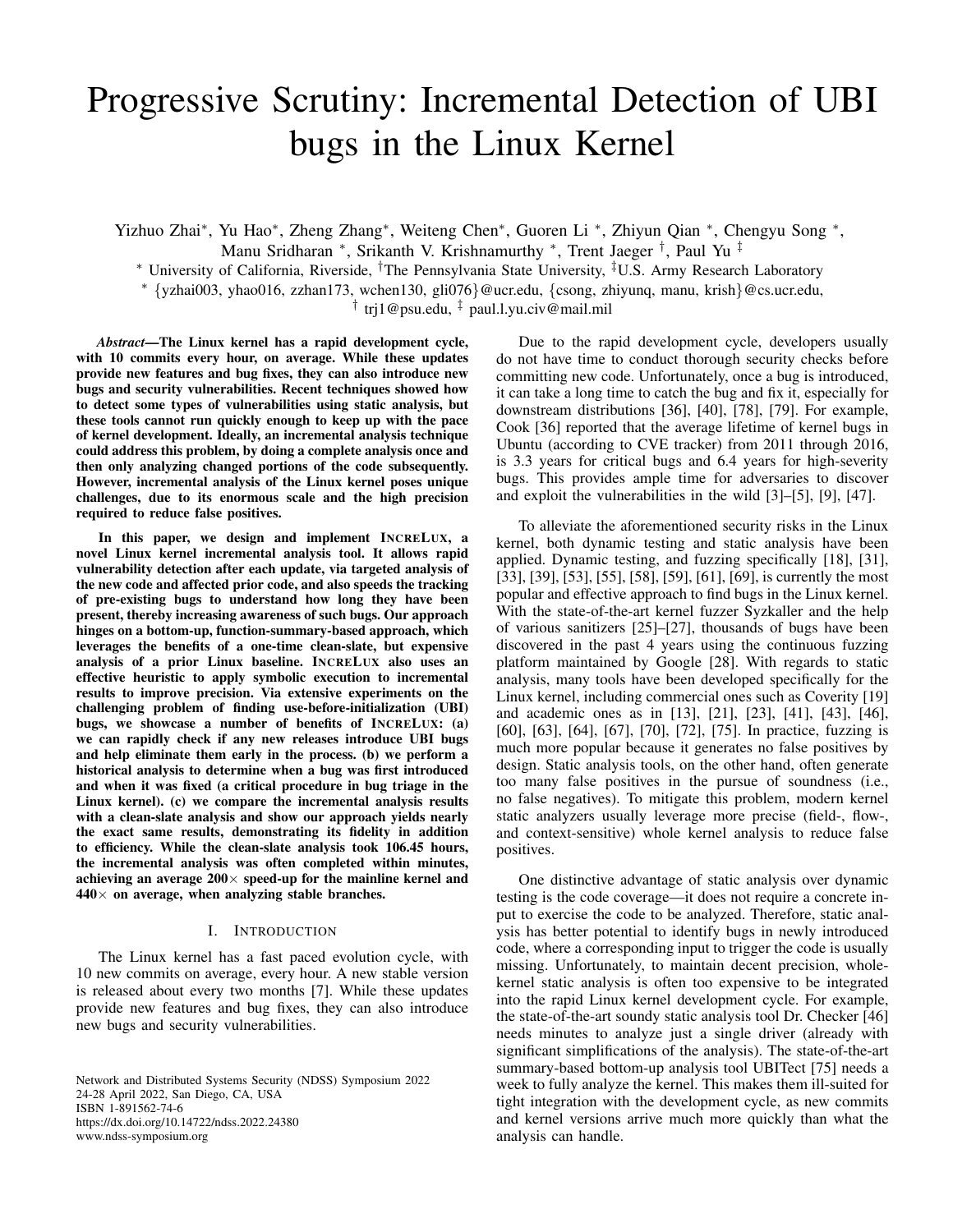Given that the Linux kernel is huge and the changes are often localized in small pockets of the codebase, it is an ideal target to apply the kernel static analysis incrementally [\[56\]](#page-15-18), on the changed portion only. Such an incremental analysis could dramatically reduce the analysis time, but without compromising the precision or the impact of the new changes on the whole kernel. This can bring several benefits for both kernel developers and maintainers. First, it enables a much quicker turnaround time for each analysis (e.g., applied before every minor version release and even in between), allowing (an otherwise infeasible) a precise and expensive static analysis to be integrated into the development cycle. Second, it enables quick validations of newly proposed patches. Currently, after a new patch is proposed, the kernel community heavily relies on manual inspection from peers (e.g., e-mail exchanges with maintainers for feedback) to spot potential bugs, which is both time consuming and error prone (as it is hard to reason about how the patch would affect other kernel components beyond the local scope). With an automated, whole kernel incremental analysis, a much more timely feedback can be provided, even before the patch is officially merged into the development branch. Third, because incremental analysis is based on static analysis, it provides an exhaustive coverage unlike what dynamic testing can offer.

Even though incremental analysis was conceptualized nearly 25 years ago [\[62\]](#page-15-19) and has been applied recently in industry [\[19\]](#page-14-13), [\[32\]](#page-14-18), to the best of our knowledge, there is no publicly available tool that can be applied directly to the Linux kernel. In addition, few technical details are documented regarding the inner workings of [\[19\]](#page-14-13), [\[32\]](#page-14-18). In this project, we develop a whole kernel incremental analysis framework, which we name INCRELUX. INCRELUX is flow-sensitive, field-sensitive, context-sensitive, and partially path-sensitive. Our choice is motivated by the publicly-available repository for "clean-slate" analysis of UBI bugs that was recently made available, and the relative difficulty of discovering such bugs in Linux [\[75\]](#page-15-17). Incrementalizing such an analysis poses particular challenges due to the scale and complexity of the kernel and the need for highly-precise analysis to reduce false positives. To facilitate the reproduction of results and further research, we open sourced our framework at [https://github.com/seclab](https://github.com/seclab-ucr/IncreLux)[ucr/IncreLux.](https://github.com/seclab-ucr/IncreLux)

In this paper, we make the following contributions.

- **Design of incremental analysis.** We design INCRELUX which is an efficient and scalable tool to incrementally detect and track the evolution of use-before-initialization bugs in the Linux kernel. We document in detail how to turn a bottom-up summary-based static analysis into an incremental version.
- Path-sensitive analysis of UBI bugs. Due to the nature of UBI bugs being manifested only along certain paths, path-sensitive analysis is essential for a precise analysis. We show an effective technique for integrating path-sensitive symbolic execution into our incremental analysis that maintains scalability and empirically does not lead to missed warnings.
- Measurement and evaluation. Via evaluations of INCRELUX on the Linux kernel, we show that com-

pared to the clean slate analysis which took one week to complete, it takes a significantly shorter time (depending on the situation, hundreds to thousands of times faster), detecting almost all the bugs that the clean slate approach would have found. In addition, we showcase the opportunity to catch bugs as soon as they are introduced, and timely confirmation on correct bug fixes.

# II. BACKGROUND

<span id="page-1-0"></span>In this section, we provide some brief background relevant to our work. First, we describe the workings of the rapid Linux kernel development cycle, which is the main motivation for our incremental analysis. Then, we describe the general concept of a bottom-up, summary-based static analysis, as well as prior work that does a whole-kernel clean-slate static analysis for detecting UBI bugs; this will lay the foundation for the design of our incremental analysis.

# <span id="page-1-1"></span>*A. Linux Kernel Development*

The Linux kernel is composed by tens of thousands of contributors around the world and has been customized for different usage scenarios. Thus, there are various activelymaintained kernel branches. Ubuntu and RedHat are two popular downstream distributions for desktops and servers. The Android Open Source Project (AOSP) also adopts the Linux kernel with some additional kernel features (e.g., the binder interprocess communication mechanism) and customized drivers. All such Linux distributions inherit code from the Linux upstream versions, including the Linux mainline and Linux stable / long-term-support (LTS) branches.

In our work, we focus on the Linux mainline [\[8\]](#page-14-19) and stable versions. To be clear, there is a single Linux mainline branch where new features and bug fixes are continuously being added, while there are multiple Linux stable versions that are forked from the mainline and maintained separately. Typically, once a Linux stable branch is forked, no new features are added and only the necessary bug fixes are applied, hence the name "stable." Long-term support (LTS) branches are special stable branches that are maintained for much longer times. Mainline and stable versions adhere to the following versioning convention:

Major Versions. Major versions correspond to the Linux mainline. The version numbers are usually represented by  $x \cdot y$ (e.g., Linux 4.4). A new version (e.g., 4.5) is released roughly every two months. Compared to the immediately previous version, both new features and bug fixes (typically consisting of at least thousands of commits) could be present in the new version. It is critical to monitor the mainline branch because it contains all the features which are the main source of bug introduction.

Minor Versions. The Linux stable branches inherit the major version from the mainline and add a minor version (e.g., 4.4.12). From one minor version to the next (e.g., 4.4.13), only applicable bug fixes (as opposed to new features) from the mainline will be backported. These minor versions are important because downstream Linux distributions such as Ubuntu follow these stable or LTS branches (porting almost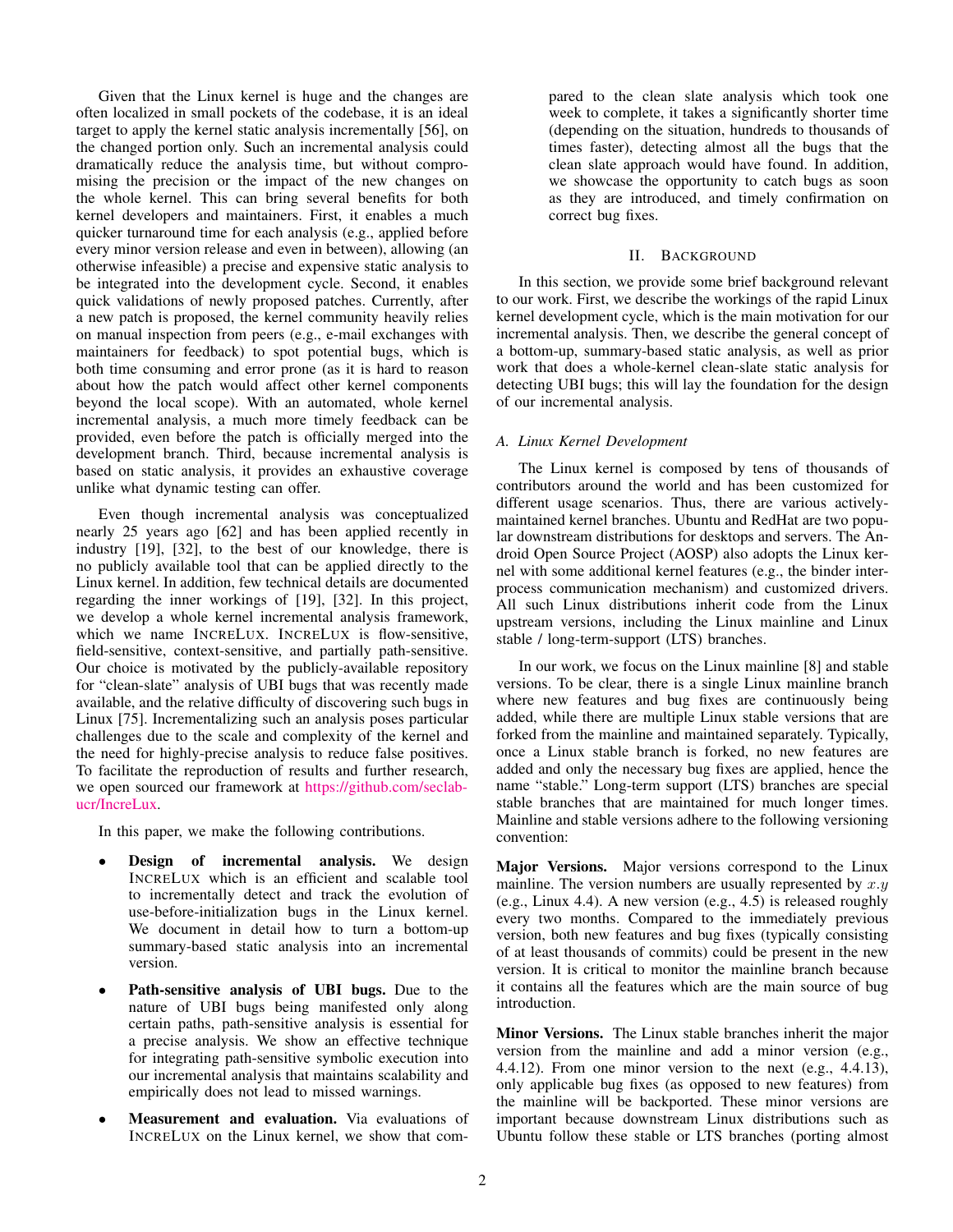all patches). It is important to check whether patches applied to stable branches indeed fix a bug.

Release Candidates. Release candidates refer to the candidates for the next major version in Linux mainline; each candidate has a suffix to the major version to indicate which release candidate it is, e.g., 4.4-rc1. The release candidates are released every week, representing intermediate states between major versions, which should also be analyzed.

## <span id="page-2-1"></span>*B. Bottom Up, Summary-based Static Analysis*

Scalability is often a challenge in performing static analysis on large codebases, especially the Linux kernel. Many static analysis tools for the kernel like Dr. Checker [\[46\]](#page-15-10) are topdown. They start the analysis from an entry function (e.g., syscall entry), following its callees level-by-level. This means that many functions would have to be re-analyzed if they are invoked more than once. Bottom-up, summary-based analysis can avoid such redundant analysis of the same function. At a high level, it works by first building some program dependencies such as the call graph. Then the tool starts by analyzing the leaf functions (with no callees) and storing the analysis results for the function into a summary. Summaries are computed once and reused when analyzing all callers.

A few bottom-up static analysis tools have been developed in the literature, e.g., for Java [\[57\]](#page-15-20), [\[73\]](#page-15-21) and C [\[15\]](#page-14-20), [\[51\]](#page-15-22), [\[68\]](#page-15-23), [\[75\]](#page-15-17). Some have been shown to be successfully applied to the Linux kernel [\[15\]](#page-14-20), [\[68\]](#page-15-23), [\[75\]](#page-15-17). Typically such analyses need to decide what kind of information to record in the summary, e.g., points-to information [\[51\]](#page-15-22), locking behaviors [\[68\]](#page-15-23), and data flow [\[15\]](#page-14-20), [\[75\]](#page-15-17).

# <span id="page-2-0"></span>*C. UBITect: Summary-based Analysis for Detecting UBI Bugs*

The Use-before-Initialization (UBI) bug is a kind of memory error caused by the use of uninitialized variables [\[6\]](#page-14-21). A use of an uninitialized variable is an undefined behavior. Importantly, UBI bugs in the Linux kernel can introduce serious security threats such as opening the door for arbitrary code execution [\[17\]](#page-14-22) and information leakage [\[44\]](#page-15-24), [\[49\]](#page-15-25). Previous work [\[45\]](#page-15-26) has shown that UBI bugs are exploitable in an automated way, making their detection critical. To mitigate such threats, the Linux kernel added the INIT\_STACK\_ALL option to set uninitialized variables to a unified value viz., either zero or 0xAA. However, Zhai et al. [\[75\]](#page-15-17) argue that this method cannot fully eliminate such threats and since the correct initialization value is hard to infer, the best solution is detection and case-by-case patching. Based on this observation, they developed and open sourced UBITect, a clean-slate bottom-up, summary-based analysis. UBITect combines flowsensitive static analysis and path-sensitive symbolic execution to perform a precise and scalable analysis for the Linux kernel.

Specifically, it constructs the global call graph for the whole kernel, i.e., the tool not only accounts for direct calls but also resolves UBI bugs that may carry over across indirect call relations. Based on this call graph, UBITect analyzes the leaf functions first; once these functions are analyzed, it summarizes the initialization and use behaviors of each of the arguments and return values of these functions.

The function summary primarily records two types of information, which serves as the contracts between the caller and the callee: 1) Requirements on the inputs (i.e., arguments) for the callee to be invoked safely. For example, in the context of detecting UBI bugs, the requirements of memcpy specify that all arguments (two pointers and the size) must be initialized; otherwise a UBI could happen. 2) Updates to outputs (including the return value and output arguments) after the invocation of the callee, with regards to the inputs. For example, in UBI bug detection, the updates of memset specify that the memory object point-to by the destination pointer will be initialized after the invocation; and the updates of memcpy specify that the memory object point-to by the destination pointer would have the same initialization status as the memory object point-to by the source pointer. These summaries are then provided to the callers of these leaf functions and the process continues, i.e., at each step, after all the callee functions are analyzed, the caller function uses these summaries to obtain the analysis result (instead of re-analyzing the callee functions again). In addition, warnings about potential UBI bugs, and some additional guidance for symbolic execution to assess the warnings, are generated during this process. Symbolic execution is then used to attempt to find a feasible path corresponding to each warning, leveraging the extra guidance to avoid exploration of certain irrelevant paths. A bug is reported if and when such a path is discovered. The symbolic execution step is necessary to filter false positives, because in the kernel, variable initialization and uses are often performed under correlated path conditions that the baseline analysis does not track.

An Example. Now we would like to present some necessary details with a simplified example in [Figure 1.](#page-3-0) This example is taken from a real kernel UBI bug. There are two functions stm32\_dfsdm\_irq() and regmap\_read() in this example, and stm32\_dfsdm\_irq() calls regmap\_read(). UBITect will start its analysis from regmap\_read(), and then generate the summary shown in [Table I.](#page-3-1) The summary contains primarily two types of information for each variable: requirements and updates. The requirements describe what states are expected from the caller in order for the function to ensure no UBI bugs, whereas the updates describe the state updates of the variables after the function finishes executing. Variable reg and val are used in the if statement and the pointer dereferences respectively; therefore, to be free of UBI bugs, the requirements for these two arguments are init, meaning that callers should always pass in initialized variables. Regarding the updates, there are no assignments to reg and val, so their initialization status after the execution of regmap\_read() will remain the same. For the object val\_obj pointed to by val, it is initialized in only one branch but is left uninitialized in another branch (i.e., the error branch); therefore, after the caller calls regmap\_read(), it is possible that the variable keeps the same initialization status as before. Therefore, to be conservative, the summary records there is no update to its initialization status. Finally, since regmap\_read() returns a constant, either 0 or -EINVAL, the update of the return value is init. At the same time, since the branch  $*var = some\_init\_number$  would make the object of var to become initialized, UBITect adds this branch into the avoidlist of var\_obj so that the symbolic execution later will avoid exploring this branch (when confirming a potential UBI bug). After having the summary for function regmap\_read(), UBITect would analyze the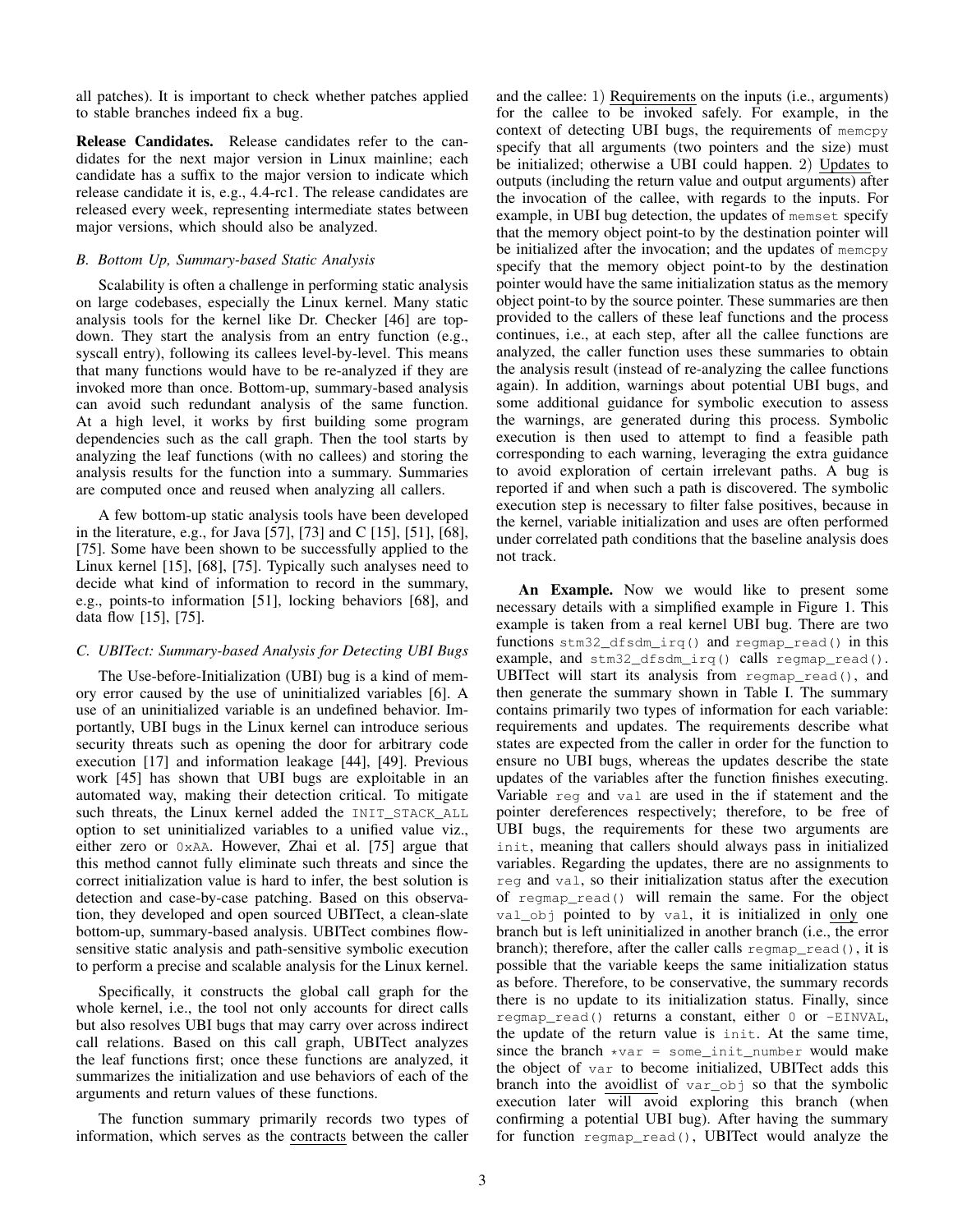```
1 /* A simplified buggy code from<br>2 * drivers/iio/adc/stm32-dfsdm-
2 * drivers/iio/adc/stm32-dfsdm-adc.c
3 * uninteresting code lines are ommited<br>4 */
      *5 static irqreturn_t stm32_dfsdm_irq(int irq, void *arg)
6 {
7 struct stm32_dfsdm_adc *adc = arg;<br>8 unsigned int status, int en:
       8 unsigned int status, int_en;
\theta10 regmap_read(DFSDM_ISR(adc->fl_id), &status);
11 regmap read(DFSDM_CR2(adc->fl_id), &int_en);
12
13 if (status & DFSDM_ISR_ROVRF_MASK) {
14 if (int_en & DFSDM_CR2_ROVRIE_MASK)
15 //do sth here.
16 }
17
18 return IRQ_HANDLED;
19 }
20 int regmap_read(unsigned int reg, unsigned int *val)
21 \left\{\n \begin{array}{c}\n 22\n \end{array}\n \right.if (reg)
23 return -EINVAL;
24
25 *val = some\_init\_number;<br>26 return 0:
       26 return 0;
27 }
```
Fig. 1: A piece of buggy code that adapted from a real UBI bug in the Linux kernel.

caller (i.e., stm32\_dfsdm\_irq()), when analyzing the function call at line 10 and line 11, instead of going into regmap\_read(), the caller would look at the function summary in [Table I.](#page-3-1) Using status as an example (int\_en shares the same analysis step), the input &status corresponds to val, and status corresponds to val\_obj in the function summary, respectively. The requirement for val is init and INCRELUX would check this before the function call; &status is an initialized variable, as it is the stack address and is therefore deemed to have met the requirements. The variable status would share the same status as there is no update for it; therefore, status remains uninitialized after the function call. Then, status is used in the if statement (line 13) after an and operation, and so INCRELUX reports a UBI bug here and pinpoints the uninitialized variable status. The warning contains the bitcode drivers/iio/adc/stm32-dfsdm-adc.c, the function stm32\_dfsdm\_irq that declared status, the id of the bug driversiioadcstm32-dfsdm-adc.bc\_stm32\_dfsdm\_irq  $\frac{1}{2}$ status $\frac{1}{2}$ obj $\frac{2}{3}$ , the basic block for the use (line 13), and the avoidlist containing the basicblock in line 25.

After the warnings are generated, the symbolic execution would search for a feasible path from the declaration basic block of status (the block of line 8) to its (uninitialized) use. During the exploration, it would avoid the basic blocks (line 25) which initialize the variable. In this example, the feasible path exists if reg is equal to zero. The symbolic execution would report it as a true bug, and generate a detailed report containing the input and the path to trigger the bug. The bug report retains the information from the original warning (see the end of the previous paragraph). The same process would apply to int\_en as well.

As shown by the authors of UBITect and verified by us, it takes over a week to do the whole kernel analysis to cover all the functions compiled in an allyes config. Motivated by the observation that function summaries are reusable, we posit that we can avoid analyzing the same function not only within a

<span id="page-3-1"></span>TABLE I: Function summary for function regmap read().

| Argument        | <b>Requirements</b> | <b>Updates</b> |
|-----------------|---------------------|----------------|
| reg             | init                | no             |
| val             | init                | no             |
| val obj         | no                  | no             |
| regmap_read_ret | n/a                 | init           |

specific version, but across Linux releases as well. In particular, we can run the whole kernel analysis once as a clean-slate baseline, and then focus on analyzing only those functions that got changed. Based on this idea, we develop an incremental analysis to significantly reduce the analysis time of evolving Linux versions to detect bugs.

#### III. DESIGN OF INCRELUX

<span id="page-3-2"></span>In this section, we present the design of our tool for an incremental analysis of the Linux kernel. We begin with an example to motivate the design. Then, we discuss the challenges that arise in conducting this incremental analysis. Subsequently, we describe specific design choices we make to address these challenges.

## *A. Motivating example*

Prior to delving into the details of INCRELUX, we present a motivating example of a bug that was introduced in Linux v4.16-rc1. Compared with v4.15, v4.16-rc1 added a function mlx5e\_params\_calculate\_tx\_min\_inline(), with 11 lines of code in total. [Figure 2](#page-4-0) depicts the details of the bug. The variable min\_inline\_mode will be left uninitialized if a query function mlx5\_query\_nic\_vport\_min\_inline() inside the function mlx5\_query\_min\_inline() fails. However, both the function mlx5\_query\_nic\_vport\_min\_inline() and the caller function mlx5e\_params\_calculate\_tx\_min\_inline() use this variable directly without any return value check.

To detect this bug, an interprocedual holistic program analysis is necessary as there are three functions involved. For the prior work UBITect to catch this bug in v4.16-rc1 (the major version immediately after v4.15), it would need to construct the global call graph, and beginning with the leaf functions, generate summaries and continue the analysis upwards to the callers. Based on the function summary of mlx5\_query\_min\_inline(), the caller could infer that the variable min\_inline\_mode might be uninitialized and upon the use on line 9, generate a warning and begin a check using symbolic execution for verifying the path feasibility. The observation here is that the functions mlx5\_query\_min\_inline(), mlx5\_query\_nic\_vport\_min\_inline() and other low level functions are unchanged from version v4.15. Therefore, if we still have the function summaries for these, then we can significantly expedite the analysis by analyzing only the new added function mlx5e\_params\_calculate\_tx\_min\_inline(). This observation motivates us to reuse function summaries not only in analyzing a single kernel version (as what UBITect did), but across Linux versions that have a large overlap in code. After obtaining summaries from the clean-slate whole program analysis (WPA), when analyzing a new version of the Linux kernel code, we reuse summaries aggressively,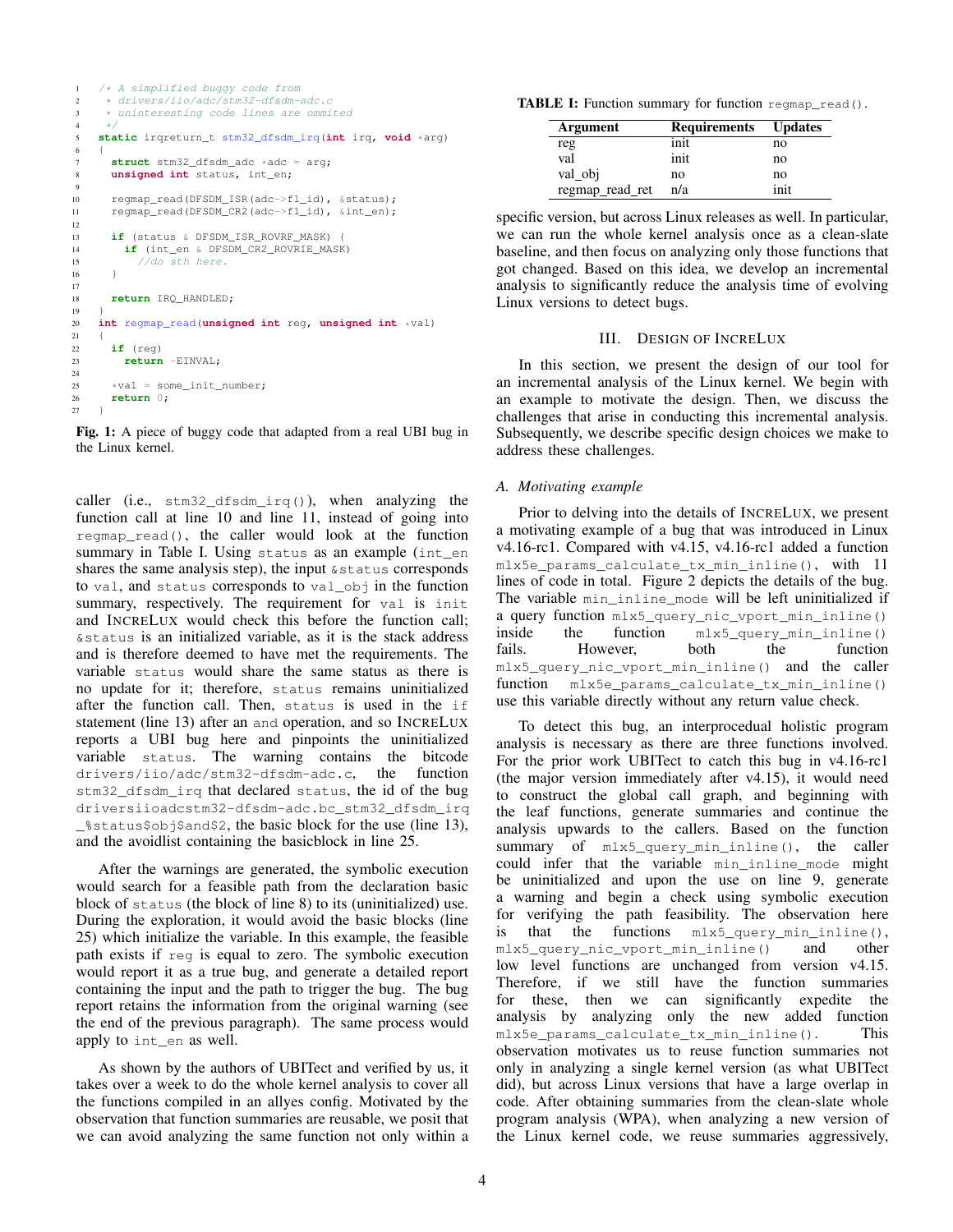```
1 /* drivers/net/ethernet/mellanox/mlx5/core/en_common.c<br>2 * uninteresting code lines are ommited
2 * uninteresting code lines are ommited<br>3 */
\begin{array}{ccc} 3 & & \star/ \\ 4 & + & u \end{array}4 + u8 mlx5e_params_calculate_tx_min_inline(
5 + struct mlx5_core_dev *mdev)<br>6 + {
    +7 + u8 min_inline_mode;
8 +
9 + mlx5_query_min_inline(mdev, &min_inline_mode);
10 + if (min_inline_mode == MLX5_INLINE_MODE_NONE)
11 + /d something here
12 + return min_inline_mode;
13 + }14
15 /* drivers/net/ethernet/mellanox/mlx5/core/vport.c<br>16 * uninteresting code lines are ommited
16 * uninteresting code lines are ommited<br>17 */\begin{array}{ccc} 17 & & \star \end{array}<br>18 voi
18 void mlx5_query_min_inline(struct mlx5_core_dev *mdev,<br>19 10 118 in inline mode)
    19 \starmin_inline_mode)
20 {
21 switch (MLX5_CAP_ETH(mdev, wqe_inline_mode)) {<br>22 case MLX5 CAP INLINE MODE VPORT CONTEXT:
             22 case MLX5_CAP_INLINE_MODE_VPORT_CONTEXT:
23 mlx5_query_nic_vport_min_inline(mdev, 0,
\begin{minipage}{.4\linewidth} 24 & \begin{minipage}{.4\linewidth} \hline \texttt{min}\_ \texttt{mode}; \end{minipage} \end{minipage} \vspace{0.5cm}break;
26 }
27 }
28 int mlx5_query_nic_vport_min_inline(
29 struct mlx5_core_dev *mdev,<br>30 struct mlx5_core_dev *mdinline)
30 u16 vport, u8 *min_inline)
    \overline{1}32 u32 out[MLX5_ST_SZ_DW(33 query nic vport
                      query_nic_vport_context_out)] = {0};
34 int err;
35<br>36
             err = mlx5_query_nic_vport_context(mdev, v
37 port, out, sizeof(out));
38 if (!err)
39 *min\_inline = MLXS\_GET(<br>40 query nic vport cont
                          query_nic_vport_context_out, out,
41 nic_vport_context.min_wqe_inline_mode);
42 return err;
43 }
```
Fig. 2: A use before initialization bug introduced in v4.16-rc1. Lines with the  $+$  sign indicate those that are added because of the new function that was introduced.

only re-analyzing code that is affected by any modifications. Progressively, as new versions are released, we can in this way, incrementally analyze only code changes in each subsequent version.

## <span id="page-4-1"></span>*B. Considerations*

In designing INCRELUX, we need to consider the following three points:

*Consideration 1: Correctness compared to the wholeprogram analysis.* Incremental analysis should yield the same result as if each version were analyzed from scratch. Otherwise, the incremental analysis may miss critical bugs. Correctness boils down to how we determine which part of the program can be safely skipped during incremental analysis. First, all modified code and newly added functions should be analyzed. Functions must also be re-analyzed if their analysis results depend on a function whose summary has changed. Finally, symbolic execution should be re-run for warnings that may have been impacted by code changes.

*Consideration 2: Function summary design and re-analysis scope.* As mentioned above, when a function summary changes, we need to re-analyze any function whose analysis results depend on the summary. Therefore, what to include in a function summary have important implications on scalability

and accuracy. In UBITect, function summaries contain information limited to how the caller/callee may directly interact with each other based on arguments and return values; so, a change to the summary only affects callers of the function. Technically, the summary could also include other dependencies, such as indirect interactions through global states (e.g., global variables). For example, the modification of a global variable (e.g., from initialized to uninitialized) in one function can potentially affect many subsequently invoked functions — not only callees but also functions invoked from a different concurrent syscall. Capturing such dependencies can lead to more accurate results; but on the other hand, this can potentially lead to a much larger "radius of changes" and make the incremental analysis less scalable. We note that the goal of our incremental analysis is not to improve the accuracy of the underlying static analysis, but to ensure that the analysis results will be identical to the clean-slate analysis. Therefore, the task for our incremental is not to re-design the summary used by the underlying analysis, but to make sure all code that needs to be re-analyzed will be included. Fortunately, as a summary-based bottom-up analysis already needs to calculate the dependencies between functions, we can just reuse the same dependency graph to calculate the re-analysis scope. For example, our prototype re-uses the same call-graph analysis of UBITect to identify the scope of functions that need to be re-analyzed.

*Consideration 3: Extensibility.* Even though we focus on UBI bugs, we aim for a design that can be extended with relative ease to catch other types of bugs. Indeed, we make the observation that the UBI bugs are fundamentally bugs that can be discovered by data flow analysis. In fact, it can be viewed as a taint analysis problem, where an uninitialized variable can be considered a taint source, and any use of the tainted variable can be considered the sink (e.g., arithmetic operation or deference of a tainted pointer). Therefore, we note that the summary used in UBITect can be easily adapted to store taint information representing other semantic information (e.g., inputs from userspace [\[34\]](#page-14-23), [\[46\]](#page-15-10)). Using Dr. Checker's loop bounds checker [\[46\]](#page-15-10) as an example. It checks if userspace data is used as loop bounds, which may lead to out-of-bound accesses (i.e., buffer overflows). To do so, Dr. Checker defines all user inputs from syscalls as tainted variables; then along with the top-down data-flow analysis, it propagates the taint tag to other variables to identify the use of any tainted variable as loop bound. To fit it in a bottom-up style analysis, we can reuse the same semantics of tainted (userspace data) and untained (non-userspace data). Then in the function summary, we can require that if an input of the function will affect a loop bound, then the caller must pass an untainted argument for safe invocation. For updates, UBITect's current summary [\(subsection II-C\)](#page-2-0) already includes how inputs would affect the outputs (i.e., the taint propagation from inputs to the outputs). For instance, if the function includes a statement retvalue = input0; then we will record in the function summary as "the tainted status of retvalue will be changed to whatever the taint status input0 is."

#### *C. System Overview*

Having described key design considerations, we next provide an overview of INCRELUX with a high-level workflow depicted in [Figure 3.](#page-6-0) In particular, the workflow includes a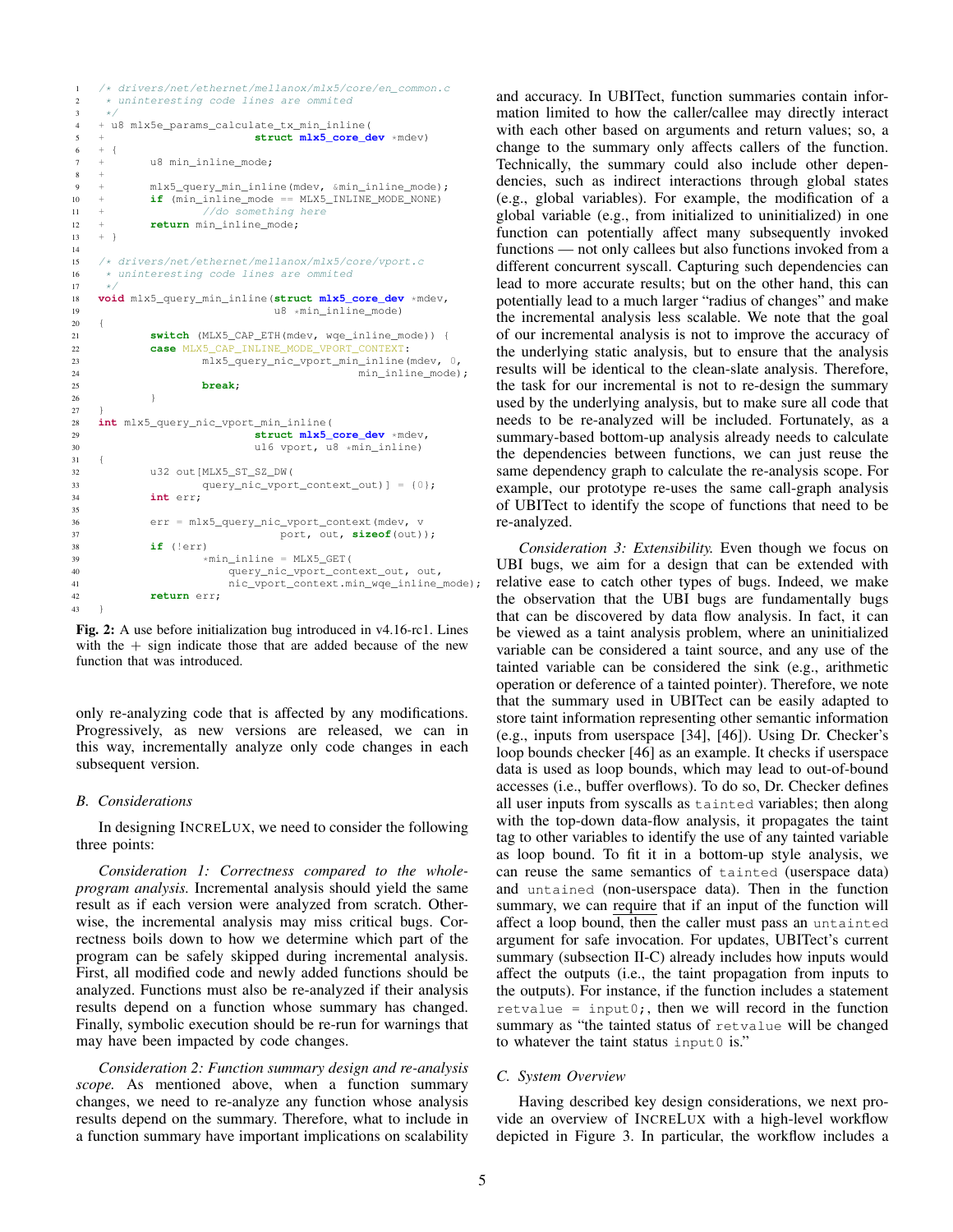few pre-processing steps followed by the main incremental analysis.

We assume that function summaries have already been computed for some previous kernel version via a wholeprogram analysis. When a new kernel version needs to be analyzed, we first perform a simple diff with the previous version to figure out which functions have been changed. Second, we perform a dependency analysis to calculate the dependency graph between functions. Specific to detecting UBI bugs, we perform a global call graph analysis on the new kernel version (including indirect call resolution). Note that we have not attempted to perform the call graph analysis incrementally as the call graph analysis is relatively inexpensive anyways. We also compute strongly connected components (SCC) of the call graph [\[75\]](#page-15-17) so that we can be ready for fixed point analysis. Finally, we proceed to the actual incremental analysis which will be described next. This step combines the static analysis and the under-constrained symbolic execution(UCSE), the different bugs set between the previous version and the current version would be generated.

#### <span id="page-5-1"></span>*D. Bottom-up, Summary-based Incremental Analysis*

We use a typical worklist algorithm to perform the bottomup summary-based incremental analysis [\(algorithm 1\)](#page-5-0). Specifically, the inputs include the call graph(CG), the old version code  $(OC)$ , the new version code $(NC)$  and all the function summaries for the old code (OldSum). OC and NC represent the source codes of the two kernel versions in their entirety. The analysis first initializes the worklist with modified/new functions (DiffSet). For each function in the worklist, INCRELUX computes a new summary (newFSum) for it. If the new summary differs from that of the previous version ((OldFSum)), or the previous summary does not exist, INCRELUX then adds all the callers of the current function to the worklist for further analysis. The process terminates when the worklist is empty. The algorithm produces two sets of outputs viz., the new function summaries newFSumSet which replace the old summaries, and the set of warnings WS. The rules to generate the warings are the same as in [\[75\]](#page-15-17) [\(subsection II-C\)](#page-2-0) for consistency.

In the pseudocode, get\_diff\_functions() is used to automatically extract the set of functions differing in the old and new versions. After extracting these diff functions, INCRELUX computes a bottom-up analysis ordering using get\_order(), based on a topological sort of the call graph. The results are stored in SCCs. Each item in SCCs is a set of functions; if there is more than one function in the set, then each of the functions can reach the others in the set via a call chain. If there is only one function in the set, it could be a recursive function or a function that is not involved in any loop in the callgraph. Note that these sets are ordered in a bottom-up style, i.e., the function sets that are close to the leaves appear before functions that are closer to the root.

After INCRELUX computes the order in which the functions are to be analyzed, starting from the modified functions in DiffSet, it follows the callgraph and conducts the bottomup analysis. If the summary of a modified function is changed, then all its callers are reanalyzed, and iteratively INCRELUX checks if their summaries change and so on. Note that we will

Algorithm 1: Bottom-Up, Summary-Based, Incremental Analysis

| Input: CG: Callgraph;                                        |  |
|--------------------------------------------------------------|--|
| <i>OC</i> : Old version code;                                |  |
| <i>NC</i> : New version code;                                |  |
| OldSum: Old Function Summary                                 |  |
| <b>Output:</b> newFSumSet: New Function Summary;             |  |
| WS: Warning Set                                              |  |
| 1 DiffSet=get_diff_functions(OC, NC);                        |  |
| 2 SCCs=get_order(CG);                                        |  |
| 3 foreach $SC \in SCCs$ do                                   |  |
| worklist $\leftarrow \emptyset$ ;<br>$\overline{\mathbf{4}}$ |  |
| foreach func $\in$ SC do<br>5                                |  |
| if func in DiffSet then<br>6                                 |  |
| worklist.push(func);<br>$\overline{7}$                       |  |
|                                                              |  |
| while is_not_empty(worklist) do<br>8                         |  |
| $func = worklist.front()$ ;<br>9                             |  |
| worklist.remove(func);<br>10                                 |  |
| $oldFSum = get\_old\_sum(OC, func);$<br>11                   |  |
| $(warnings, newFSum) = analyze\_funcs(func);$<br>12          |  |
| WS.append(warnings);<br>13                                   |  |
| newFSumSet.append(newFSum);<br>14                            |  |
| if not_equal(oldFSum, newFSum) then<br>15                    |  |
| callerSet $\leftarrow$ get_callers(func);<br>16              |  |
| foreach caller $\in$ caller Set do<br>17                     |  |
| if caller $\notin$ worklist and caller $\in$ SC<br>18        |  |
| then                                                         |  |
| worklist.push(caller);<br>19                                 |  |
| continue;<br>20                                              |  |
| <b>if</b> caller $\notin$ worklist <b>then</b><br>21         |  |
| DiffSet.push(caller);<br>22                                  |  |
|                                                              |  |
|                                                              |  |

<span id="page-5-0"></span>perform a fixed point analysis for each SCC, which means that sometimes the same function can be analyzed multiple times until their summaries converge. Once no more summary changes are left, we go back and start from the next function in DiffSet. After all functions in DiffSet are processed, we can be sure that all necessary functions have been reanalyzed, and all the function summary changes should have been collected completely.

Tracking Warnings Changes. After the above steps, warnings are generated automatically. We retain the rules for generating warnings from [\[75\]](#page-15-17) for consistency. Furthermore, since we are now analyzing multiple versions of kernels, we now need to track the warnings across versions. We place warnings in three categories:

- 1) Disappearing these disappear in the new version.
- 2) Remaining these remain across the old and the new versions.
- 3) New these are introduced in the new version.

We will describe in [§IV,](#page-6-1) how the categorization is performed.

Under-Constrained Symbolic Execution (UCSE). As mentioned before, UBITect applies under constrained symbolic execution on the reported warnings to confirm whether there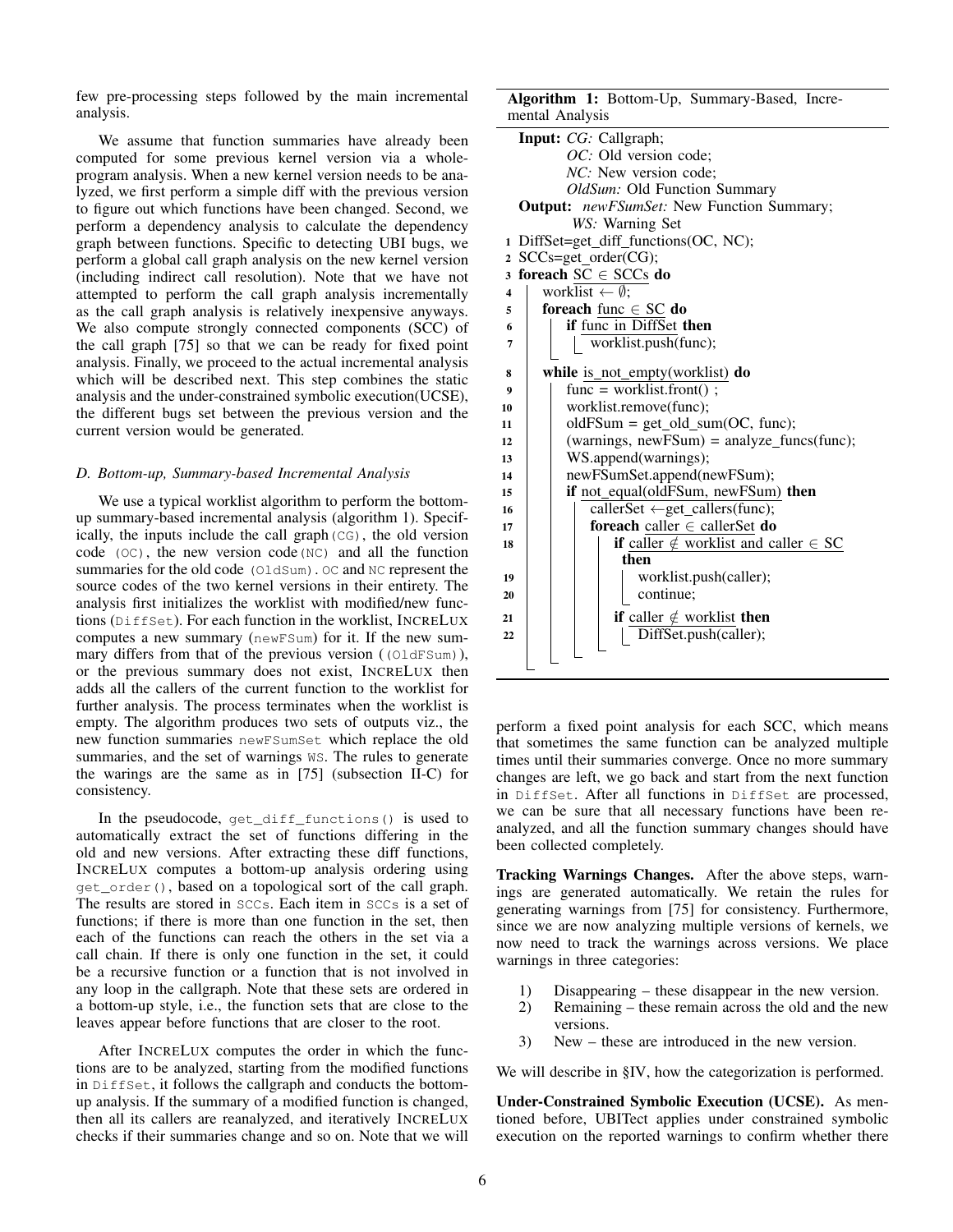<span id="page-6-0"></span>

Fig. 3: Upon obtaining a new version, INCRELUX leverages function summaries that were previously computed (in a clean slate version or a prior incremental analysis) to do an expedited incremental analysis. First, warnings relating to potential UBI bugs are generated and then under-constrained symbolic execution is applied to find a potential feasible path to triger the bug.

is a feasible path that leads to the potential bug. The bug is reported only if UCSE finds a feasible path. Otherwise, the warning is filtered.

In the original UBITect, symbolic execution is applied to all the warnings reported. However, INCRELUX applies symbolic execution to only new warnings or those existing warnings whose associated functions are re-analyzed. A function is associated with a warning if it is a transitive caller or callee of the function containing the warning's variable declaration; these are the functions that could possibly affect path feasibility. If all these associated functions are unchanged, then the path feasibility of the warning cannot change. However, if some associated function has been changed (diffed), even if its summary remains the same, we conservatively run symbolic execution for the warning again, in case the path feasibility is influenced.

Note that here we do not consider the influence of global states. In theory, if the newer kernel version gives a global variable a different value, it could affect the warning if the global variable is used somewhere along the path. Nevertheless, since our symbolic execution is under-constrained, by design, we do not capture the constraints for global variables that are modified outside of the scope of our analysis.

There is an additional issue regarding whether INCRELUX's UCSE component yields the same results as what is obtained by running the process from scratch (clean-slate). Due to the non-determinisms in KLEE (e.g., path scheduling), INCRELUX cannot fully guarantee identical results. However, we argue that this is not a fundamental limitation of INCRELUX as the same non-determinisms would also affect two different runs of the same clean-slate analysis. Moreover, we show in our evaluation [\(section V\)](#page-7-0) that in practice this case is very rare.

# IV. IMPLEMENTATION

<span id="page-6-1"></span>In this section, we describe the implementation of INCRELUX. We implement INCRELUX on top of UBITect, which was developed based on LLVM-7.0.0. We ported it to LLVM-9.0.0, which has a better support of Linux kernel (e.g., supporting asm goto). The main functionality we added includes the diff function extraction, function summary adaptation, logic to reuse function summaries from previous versions, and logic for under-constrained symbolic execution on warnings. We use KLEE as our symbolic execution engine, and the boost library to serialize the function summaries to the disk. We will describe a few aspects to help explain some of the details left out in the design section.

Compiling kernel source code. To generate the IR bitcode files from the Linux source code, we use -O0 optimization level and enable debug information (-g), to ensure we have source location and variable name information required for identifying bugs. In addition, the unoptimized LLVM IR is generally easier to analyze compared to -O1 and -O2.

Indirect Call Resolution. There are generally three types of indirect call resolution techniques that are widely used for static analysis of the Linux kernel: the pointer analysis from KINT [\[64\]](#page-15-13), the type-based analysis from Unisan [\[44\]](#page-15-24), and a hybrid of these two methods used in multi-layer typebased analysis [\[42\]](#page-14-24). We chose the points-to based algorithm from [\[64\]](#page-15-13). This is because the other two type-based methods lead to a large number indirect call targets, which causes a significant bloating of some strongly connected components, leading to much longer analysis time. The downside of using the points-based algorithm is that it may miss valid indirect call targets. We plan to investigate ways to leverage the type-based methods and yet still be able to break the strongly connected components (we suspect they should have been much smaller).

Diff Function Extraction. There are two possible sources for function changes. The first is from direct modifications in the source code; these changes can be caught easily by the diff tool. Another source of changes is addition or deletion of entire files, typically reflected in a change to some Makefile. Both types of changes are fully supported by INCRELUX.

UBI warning detector. Given that we currently support only the UBI bugs, we follow the same rules that were used in UBITect [\[75\]](#page-15-17) to detect UBI bugs, i.e., any use of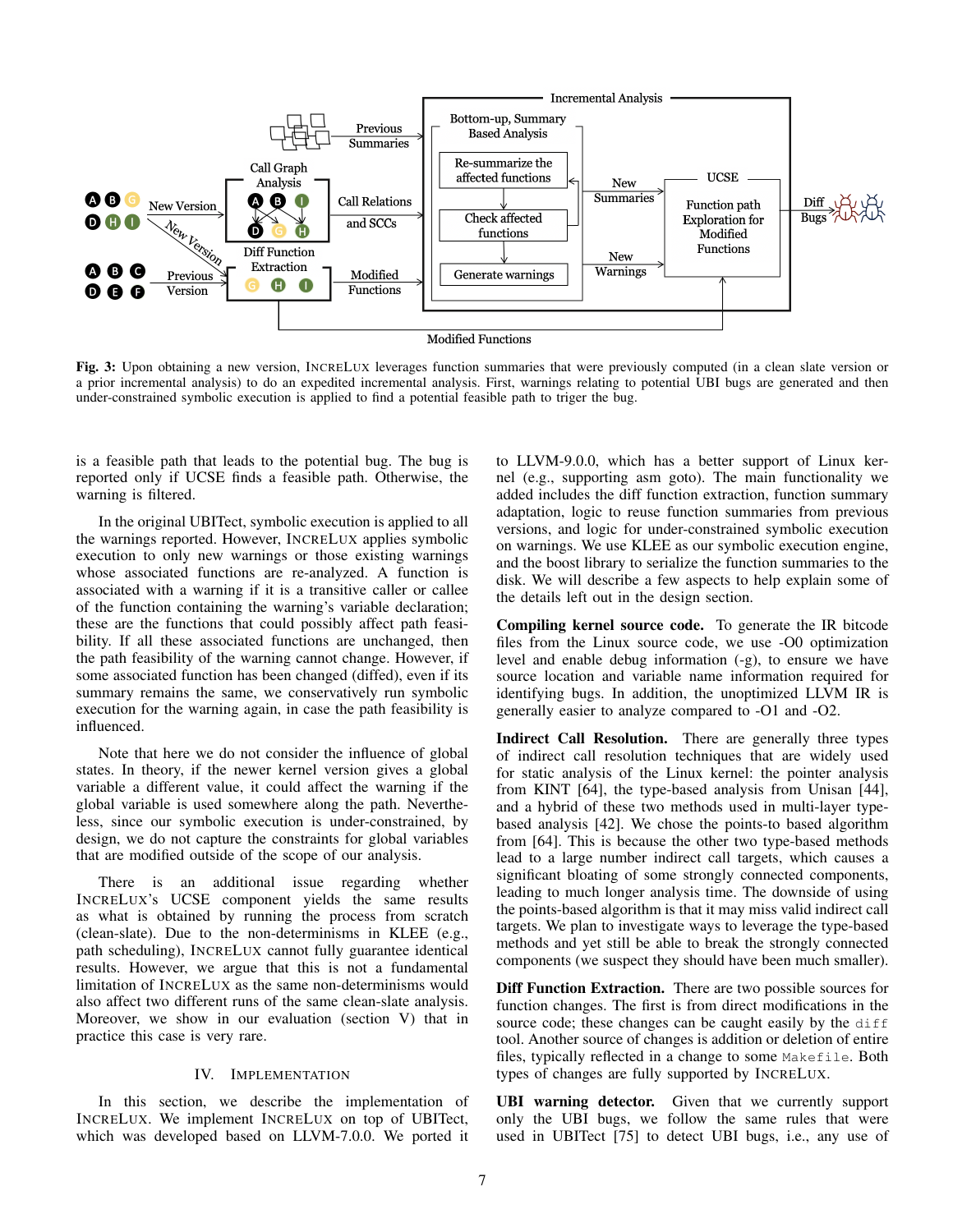variables that are uninitialized. No changes are needed in the incremental analysis because the analysis follows largely the same procedure except that it ignores the vast majority of unchanged functions. However, as mentioned earlier in [§III,](#page-3-2) it is possible to add additional taint-style bug detectors, e.g., integer overflow, which we leave as future work.

Guided Symbolic Execution. We have described how to apply symbolic execution in an incremental fashion in [§III,](#page-3-2) by avoiding re-execution on the cases where functions do not change at all. Nevertheless, symbolic execution is extremely expensive as we can still face the path explosion problem, especially when considering that the number of warnings can be large as the static analysis is flow-sensitive only (instead of path-sensitive). Therefore, we choose to limit the time and memory usage of each warning to 10 minutes and 2GB. The thresholds are decided empirically based on a smallscale experiments (sampled warnings) with much loose limit (12 hours and 4 GB). Basically, the results of small-scale experiments showed that 90% of the warnings finish within 10 minutes, consuming at most 2GB. Note that UBITect used only a 2-min time limit which will yield fewer confirmed bugs according to our analysis.

Bug Identification and Tracking Across Versions. Given that there are often multiple warnings associated with the same uninitialized variable, e.g., multiple uses of the same uninitialized variable, we decide to group warnings that share the same associated variable name (including the field name if the uninitialized variable is a part of a struct) into a bug. Furthermore, given that we are interested in understanding the lifetime of a bug, we simply consider bugs in two different kernel versions that share same variable name to be the same bug. This is a reasonable approach become the exact warnings may look different on different kernel versions, and yet they are highly likely sharing the same root cause of failing to initialize the same variable.

# V. EVALUATIONS

<span id="page-7-0"></span>To evaluate the efficacy of INCRELUX and demonstrate the benefits of incremental analysis, we perform a large-scale analysis from Linux kernel v4.15-rc1 mainline, progressively to Linux v4.19, covering one year worth of development period. In addition, we analyzed the stable version (a longterm-support version) of v4.14.y that spans over three years, and v4.15.y that spans over three months. In total, we have analyzed 46 mainline and 28 stable versions. To see how well the incremental analysis would work when the amount of changes is significant, we also analyzed v5.4 using the base of v4.19, and v5.9 using the base of v5.4. All kernel versions are analyzed using allyesconfig, i.e., most of the non-conflicting configuration options are set to "yes" and the corresponding features will be analyzed. Then, we present the results from applying INCRELUX, including the speed improvement, new bug discovery, patch confirmation, and equivalence analysis (i.e., to check if the results are consistent between incremental and whole-program analysis). We conduct our static analysis on a server with Intel Xeon E5-2697v3 CPU and 157G RAM, 160G swapping, running Ubuntu 20.04. All experiments use the  $-00$  optimization level to compile the kernel to LLVM IR. The symbolic execution experiments were run on a machine with Intel Xeon CPU E5- 2698v4 CPU cores and 256G RAM.

## <span id="page-7-2"></span>*A. Evaluation Scope*

According to the Linux kernel development guide [\[38\]](#page-14-25), once a stable version (i.e., denoted by a new major version such as v4.14) is released, a two-week window called the "merge window" is open for the next stable version. During these two weeks, all feature changes and bug fixes are allowed. After two weeks, a series of release candidate (with suffix -rc and a number) are published weekly to stabilize the version. Starting from rc1, only regression fixes or entirely new drivers can be added. Once the kernel is sufficiently stable, a new stable version is released and the two-week "merge window" is opened again for the next stable version. Due to this development process, the first release candidate (rc1) usually has significantly more code changes than later release candidates. For example, there are 23,941 functions modified or newly added in v4.15-rc1 compared to v4.14, but only 719 functions in the subsequent v4.15-rc2.

As mentioned in [§II,](#page-1-0) once a stable version (identified by the major version number such as 4.14) is released, it is forked into an independent branch for maintenance (identified by minor version number such as 4.14.1). Each minor version consists of relatively small number of bug fixes only (no feature additions). For example, on average, 102 functions are modified or added to the v4.15 branch between two consecutive minor versions.

## <span id="page-7-1"></span>*B. Speed Improvement Analysis*

Incremental Analysis for the Mainline Versions. [Table II](#page-8-0) shows the key experimental results for the mainline analysis. Due to space constraints, we leave the results for v4.17-rc1 to v4.19 to [Appendix](#page-16-0) , which are consistent with the results in earlier versions.

As mentioned, typically, rc1 releases contain a large number of changes, as they include changes from the "merge window" where new features are accepted [\[1\]](#page-14-26). Despite the large number of changes we still see an almost  $3\times$  speed up in analyzing the rc1 versions as compared to the initial exhaustive analysis. For versions with fewer changes the speed ups are much more dramatic, ranging from  $31 \times$  to  $937 \times$ .

For the experiment that "stress tests" our incremental analysis with major changes from v4.19 to v5.4 and from v5.4 to v5.9. Compared to the 106.75 hours baseline clean-slate analysis time, the incremental analysis from v4.19 to v5.4 took 97.9 hours, and from v5.4 to v5.9 took 99.65 hours. The results indicate that incremental analysis does not yield benefits when changes are significant. This is expected because the version gaps represent a whole year worth of development effort, with 90K functions modified (compared to the 625K functions in total in v4.14). Consequently, INCRELUX re-analyzed 205,327 functions for v5.4, and 197,413 functions for v5.9. We suggest doing the clean slate analysis for such big changes.

We note that as the distance between versions increases, the number of functions that are to be analyzed grows, and the benefits of INCRELUX diminish; our expectation is that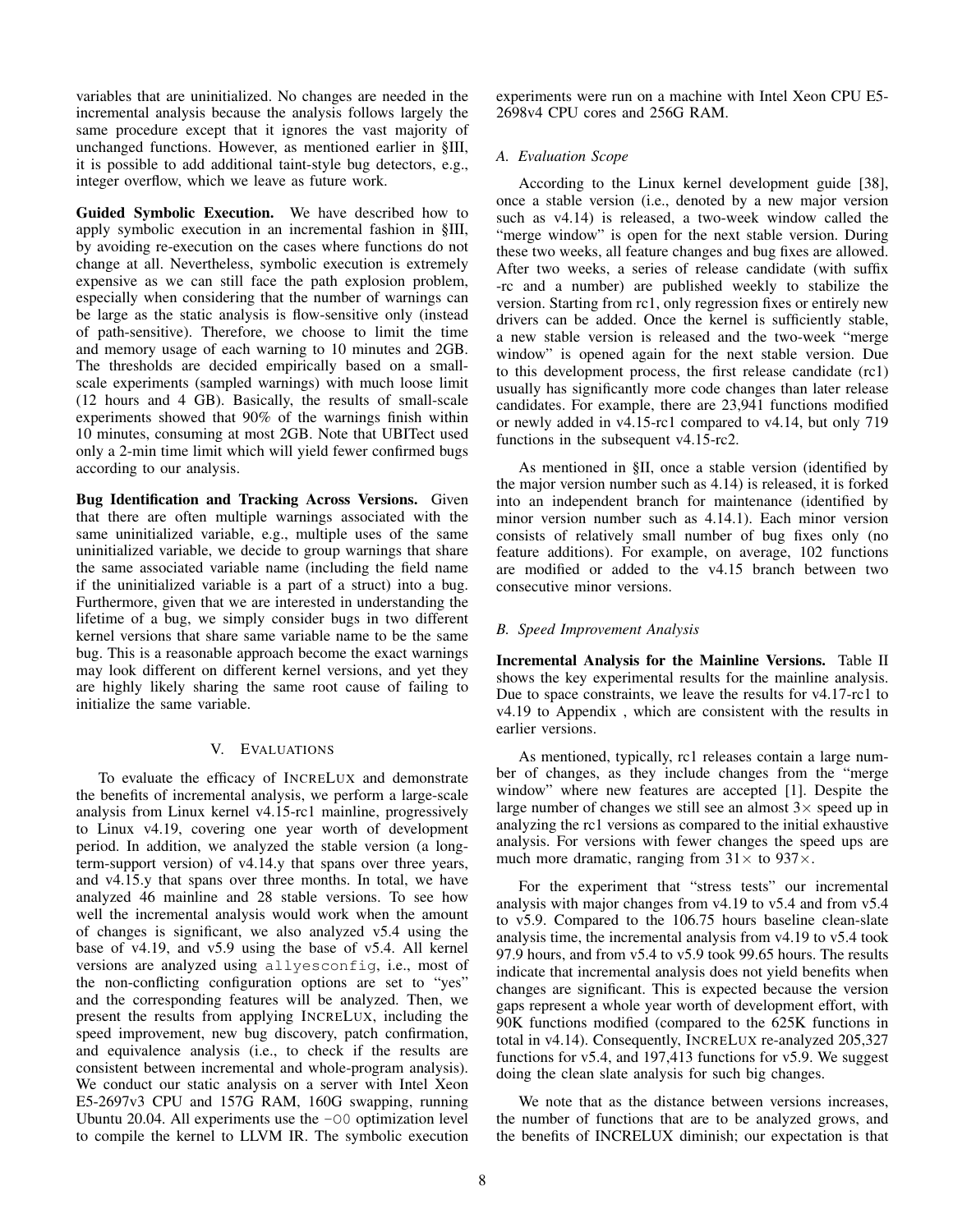<span id="page-8-0"></span>TABLE II: Incremental analysis results for mainline versions v4.14 to v4.16. Please refer to the [Appendix](#page-16-0) for the full table from v4.14 to v5.9. T(h) : Total analysis time in hours. SU : Speedup compared to exhaustive analysis of v4.14. FM : Number of functions modified compared to the immediate. predecessor.  $\mathbf{FR}$ : Number of functions (re-)analyzed in this version. Warn: Number of Warnings reported in the current version. Disappearing : Number of warnings that disappear in the current version (compared with the last analyzed version). Equal : Number of warnings that remain in the current version compared to the immediate previous analyzed version. New : Number of warnings newly introduced in the current version compared with the last analyzed version. SE-New : New bugs confirmed by SE that are introduced in the new version.

| versions        | T(h)     | SU     | <b>FM</b> | FR       | Warn   | <b>Disappearing</b> | <b>Remaining</b> | <b>New</b> | <b>SE-New</b>    |
|-----------------|----------|--------|-----------|----------|--------|---------------------|------------------|------------|------------------|
| v4.14           | 106.75   | N/A    | N/A       | 629862   | 103616 | N/A                 | N/A              | N/A        | 622              |
| $v4.15$ -rc1    | 28.26    | 3.78   | 23941     | 42548    | 21190  | 4325                | 99291            | 4979       | 69               |
| $v4.15 - rc2$   | 2.91     | 36.74  | 719       | 2617     | 2190   | 422                 | 103848           | 211        | $\overline{0}$   |
| $v4.15$ -rc3    | 2.27     | 47.04  | 656       | 3084     | 1937   | 301                 | 103758           | 238        | $\boldsymbol{0}$ |
| $v4.15$ -rc $4$ | 1.13     | 94.52  | 332       | 1268     | 718    | 116                 | 103880           | 70         | $\mathbf{0}$     |
| $v4.15$ -rc5    | 1.28     | 83.31  | 329       | 1793     | 1339   | 207                 | 103743           | 331        | $\mathbf{0}$     |
| $v4.15$ -rc $6$ | 1.15     | 92.6   | 273       | 1761     | 1282   | 96                  | 103978           | 96         | 0                |
| $v4.15$ -rc $7$ | 0.43     | 248.74 | 101       | 403      | 263    | 21                  | 104053           | 27         | $\overline{0}$   |
| $v4.15 - rc8$   | 1.33     | 80.15  | 243       | 1707     | 1305   | 114                 | 103966           | 151        | $\theta$         |
| $v4.15$ -rc $9$ | 0.63     | 169.82 | 217       | 1031     | 696    | 49                  | 104068           | 48         | $\boldsymbol{0}$ |
| v4.15           | 0.13     | 800.63 | 122       | 262      | 215    | 36                  | 104080           | 48         | $\overline{c}$   |
| $v4.16$ -rc $1$ | 26.77    | 3.99   | 21251     | 52151    | 26922  | 4240                | 99888            | 4742       | 55               |
| $v4.16$ -rc2    | 0.24     | 453.72 | 220       | 521      | 342    | 10                  | 104620           | 25         | $\theta$         |
| $v4.16$ -rc3    | 0.7      | 151.6  | 434       | 1012     | 713    | 136                 | 104509           | 77         | 1                |
| $v4.16$ -rc $4$ | 3.39     | 31.48  | 278       | 7398     | 3446   | 502                 | 104084           | 509        | 4                |
| $v4.16$ -rc5    | 0.76     | 141.23 | 422       | 979      | 598    | 80                  | 104513           | 76         | $\boldsymbol{0}$ |
| $v4.16$ -rc $6$ | 0.26     | 415.01 | 144       | 401      | 279    | 15                  | 104574           | 27         | $\boldsymbol{0}$ |
| $v4.16$ -rc $7$ | 0.93     | 115.2  | 498       | 1543     | 819    | 107                 | 104494           | 190        | 2                |
| v4.16           | 0.33     | 318.92 | 183       | 535      | 278    | 18                  | 104666           | 15         | $\overline{0}$   |
| v4.17rc1-v4.19  | $\cdots$ |        |           | $\cdots$ |        |                     |                  | $\cdots$   |                  |
| v5.4            | 97.9     | 1.09   | 99370     | 205327   | 158018 | 43762               | 69652            | 88366      | N/A              |
| v5.9            | 99.65    | 1.07   | 91741     | 197413   | 152746 | 40720               | 85425            | 67321      | N/A              |

INCRELUX will be applied over nearby versions so that a continuous process of analysis and bug finding is viable.

Incremental Analysis for Stable Versions. [Table III](#page-9-0) and [Table IV](#page-9-1) show the incremental analysis results for stable v4.14 and v4.15 kernel versions, respectively. As v4.14 is a longterm-support branch and has more than 200 minor versions released, we sampled and only ran incremental analysis for every 20 minor versions. For v4.15 we analyzed all the minor versions till the end of the branch (i.e., v4.15.18). For these kernel versions, we again see impressive analysis speedups. In fact, for the v4.15 versions, since the number of changes in each version is quite small, we see enormous speedups (up to  $2,260\times$ ), and we display the analysis time in [Table IV](#page-9-1) in seconds rather than hours.

Relations between the number of functions reanalyzed and the time that the incremental analysis incurs. To confirm the factors which affect the analysis time, we draw the relations between the number of functions analyzed and the analysis time in [Figure 4.](#page-10-0) As we can see, the accumulated analysis time is proportional to the number of analyzed functions.

Incremental Analysis for Each Patch. Our incremental analysis can also be used to perform regression check for individual commits. This can be useful for individual developers who might be submitting commits to get quick feedback on whether their changes would introduce new UBI bugs, or fix existing ones (if they are submitting patches), without having to wait for the much slower feedback from peers or the automated fuzz testing results. Specifically, we extract a few patches that fixes UBI bugs reported in prior work [\[75\]](#page-15-17). We performed the incremental analysis for each patch (using its immediate predecessor commit as the baseline), and the results are shown in [Table V.](#page-9-2) We can see incremental analysis quickly finishes checking for each patch, showing that the intended bug was fixed and did not add new UBI bugs. Except for one patch that took 32.46s to finish, other patches were checked within 5.46s, and the average time for checking was ∼5.01s. We believe this instantaneous feedback can be extremely valuable for kernel development.

To summarize, our experiments show that INCRELUX yields substantial speedups in a variety of scenarios. Even for an rc1 release with more than 20k function changes, INCRELUX runs faster than an exhaustive analysis. For changes touching fewer functions, the incremental analysis can run in minutes or even seconds. This efficiency of analysis enables new possibilities, like immediate testing of patches before merging.

## <span id="page-8-1"></span>*C. Time Breakdown*

In [Figure 5,](#page-10-1) we took the analysis results from v4.14 to v4.15-rc1 as an example to show the time breakdown of our incremental static analysis. The first step is to construct the call graph, which takes a few minutes — we currently do not attempt to incrementally construct the call graph as it is not a bottleneck. For each function, INCRELUX follows the same analysis step in [\[75\]](#page-15-17): points-to analysis, alias set generation, qualifier inference, and the summary generation. We see that the most time costly phase is the alias set generation (14.42 hours), followed by the points-to analysis (6.13 hours), the qualifier analysis and function summary generation take a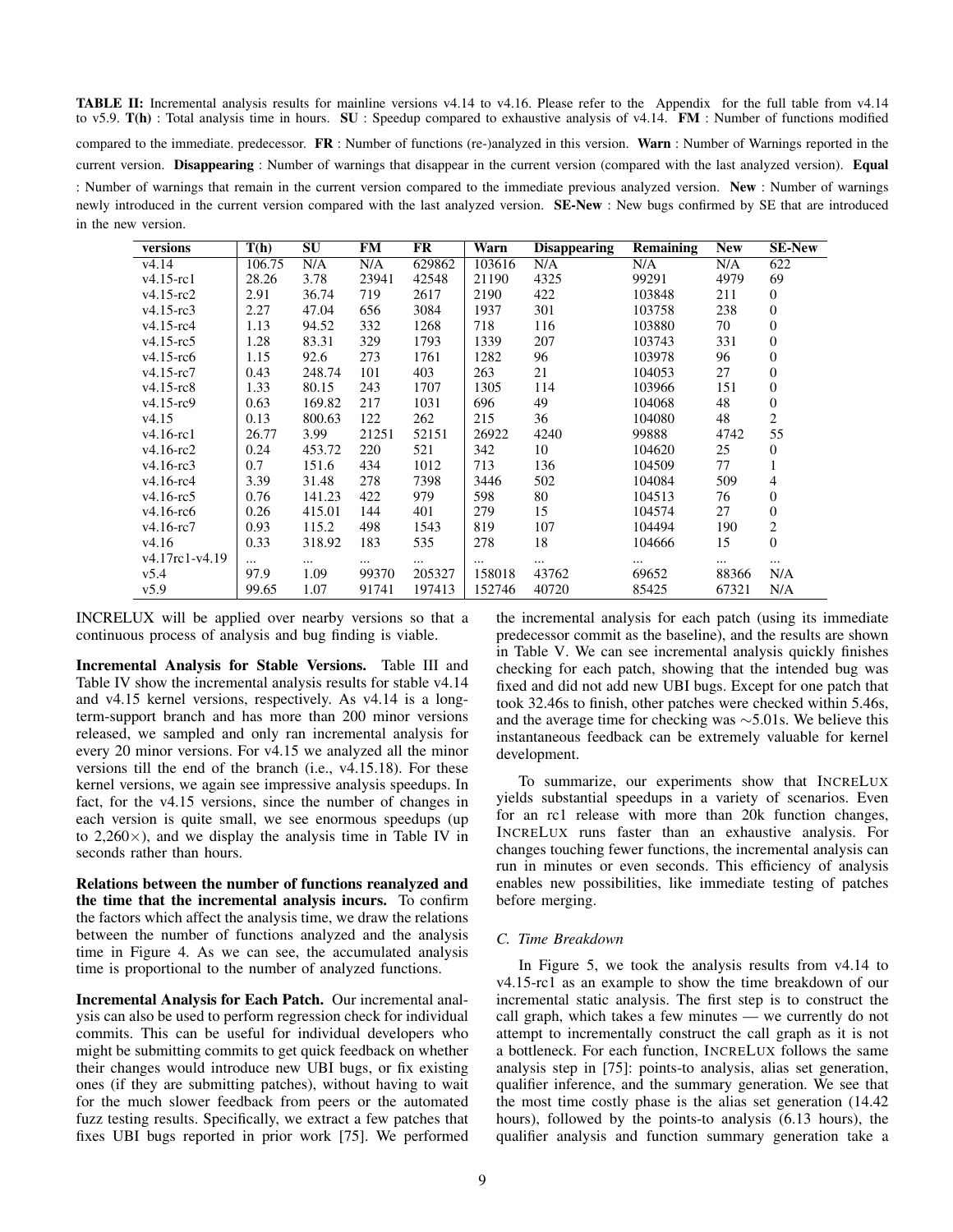<span id="page-9-0"></span>

| versions              | T(h)      | SU    | <b>FM</b> | FR     | Warn   | <b>Disappearing</b> | <b>Remaining</b> | <b>New</b> | <b>SE-New</b>  |
|-----------------------|-----------|-------|-----------|--------|--------|---------------------|------------------|------------|----------------|
| V4.14                 | 106h45min | N/A   | N/A       | 629862 | 103616 | N/A                 | N/A              | N/A        | 622            |
| v <sub>4.14.20</sub>  | 3.93      | 27.18 | 2123      | 2519   | 1358   | 235                 | 103381           | 257        | 12             |
| v <sub>4.14.40</sub>  | 5.92      | 18.02 | 2079      | 3289   | 2334   | 350                 | 103288           | 230        | 2              |
| v4.14.60              | 5.25      | 20.33 | 2096      | 3033   | 2079   | 384                 | 103134           | 351        | $\overline{4}$ |
| v4.14.80              | 6.43      | 16.6  | 1879      | 3934   | 3021   | 726                 | 102759           | 470        | 6              |
| v4.14.100             | 9.67      | 11.04 | 1812      | 6029   | 3222   | 462                 | 102767           | 340        | 3              |
| v <sub>4.14.120</sub> | 3.35      | 31.86 | 1894      | 2700   | 6026   | 195                 | 102912           | 235        | 2              |
| v <sub>4.14.140</sub> | 4.91      | 21.75 | 1565      | 2843   | 3079   | 534                 | 107213           | 1249       | $\theta$       |
| v4.14.160             | 7.29      | 14.65 | 2354      | 4824   | 3042   | 1091                | 107371           | 463        | 2              |
| v <sub>4.14.180</sub> | 8.05      | 13.26 | 2336      | 3798   | 3289   | 1907                | 105927           | 641        | $\Omega$       |
| v <sub>4.14.200</sub> | 5.73      | 18.63 | 1773      | 3841   | 3218   | 1098                | 105470           | 385        | $\Omega$       |
| v <sub>4.14.220</sub> | 3.31      | 32.29 | 1221      | 2252   | 1343   | 250                 | 105605           | 123        |                |

TABLE III: The incremental analysis result of v4.14 stable, we sampled every 20 versions.

TABLE IV: The incremental analysis result of stable v4.15.

<span id="page-9-1"></span>

| versions             | $\overline{T(s)}$ | SU     | <b>FM</b> | FR     | Warn     | <b>Disappearing</b> | <b>Remaining</b> | <b>New</b>     | <b>SE-New</b>  |
|----------------------|-------------------|--------|-----------|--------|----------|---------------------|------------------|----------------|----------------|
| v <sub>4.14</sub>    | 106.75h           | N/A    | N/A       | 629862 | 103616   | N/A                 | N/A              | N/A            | 622            |
| $v4.15rc1-v4.15-rc9$ | $\cdots$          |        | $\cdots$  |        | $\cdots$ | $\cdots$            |                  | $\cdots$       | $\cdots$       |
| v4.15                | 468               | 800.63 | 122       | 262    | 215      | 36                  | 104080           | 48             | $\overline{c}$ |
| v4.15.1              | 559               | 687.48 | 56        | 100    | 61       | 6                   | 104122           | $\overline{4}$ | 1              |
| v4.15.2              | 622               | 617.85 | 73        | 93     | 47       | 6                   | 104120           | 24             | $\Omega$       |
| v4.15.3              | 170               | 2260.6 | 29        | 77     | 33       | $\overline{2}$      | 104142           | $\overline{2}$ |                |
| v4.15.4              | 4864              | 79.01  | 268       | 804    | 492      | 46                  | 104098           | 40             |                |
| v4.15.5              | 2121              | 181.19 | 157       | 301    | 205      | 63                  | 104075           | 23             | $\Omega$       |
| v4.15.6              | 947               | 405.81 | 55        | 184    | 179      | 13                  | 104085           | 11             | $\overline{0}$ |
| v4.15.7              | 1007              | 381.63 | 65        | 119    | 131      | 20                  | 104076           | 59             | 2              |
| v4.15.8              | 8151              | 47.15  | 146       | 1136   | 1056     | 260                 | 103875           | 158            | $\overline{0}$ |
| v4.15.9              | 613               | 626.92 | 22        | 80     | 118      | 15                  | 104018           | 13             | $\overline{0}$ |
| v4.15.10             | 3866              | 99.41  | 175       | 663    | 247      | 18                  | 104013           | 18             | 3              |
| v4.15.11             | 11760             | 32.68  | 122       | 4482   | 2941     | 168                 | 103863           | 147            | $\Omega$       |
| v4.15.12             | 939               | 409.27 | 62        | 130    | 69       | 2                   | 104008           |                | $\overline{0}$ |
| v4.15.13             | 2592              | 148.26 | 86        | 540    | 243      | 11                  | 103998           | 15             | $\overline{0}$ |
| v4.15.14             | 855               | 449.47 | 109       | 253    | 189      | $\overline{4}$      | 104009           | 5              | $\overline{0}$ |
| v4.15.15             | 1787              | 215.05 | 52        | 377    | 81       | 11                  | 104003           | 9              | $\overline{0}$ |
| v4.15.16             | 522               | 736.21 | 73        | 98     | 73       | 5.                  | 104007           | 8              |                |
| v <sub>4.15.17</sub> | 2934              | 130.98 | 180       | 630    | 815      | 146                 | 103869           | 95             |                |
| v4.15.18             | 920               | 417.72 | 72        | 150    | 109      | 23                  | 103941           | 16             | 2              |

<span id="page-9-2"></span>TABLE V: The incremental analysis for patches from UBITect. T(s) : Time in seconds. FM : Number of functions modified compared to predecessor. FR : Number of function (re-)analyzed after the patch.

| commit #                | T(s)  | FM | FR |  |
|-------------------------|-------|----|----|--|
| 4674686d6c897           | 32.46 |    | 12 |  |
| $0$ fb68ce $02$ ae $73$ | 0.31  |    |    |  |
| e20bfeb0b7d80           | 1.01  |    |    |  |
| 4a8191aa9e057           | 5.46  |    |    |  |
| 8c3590de0a378           | 0.64  |    | 3  |  |
| e33b4325e60e1           | 2.17  |    | 3  |  |
| 1252b283141f0           | 0.85  |    |    |  |
| 53de429f4e88f           | 0.18  |    | ာ  |  |
| 472b39c3d1bba           | 2.03  |    |    |  |

small portion of the incremental analysis, 4.07 hours and 0.05 hours, respectively. INCRELUX also took an additional 3.48 hours to generate bug reports and serialize function summaries to the disk.

Finally, in addition to the time breakdown for different phases, we also look at the variations across analyzing different functions. We find that 31,926 out of 42,548 functions (75%) are analyzed within 1s (for four phases combined), while 40,888 functions (96%) can be finished within 10s, only 3 functions take more than 1,000 seconds to finish where the most time consuming functions took 1 hour to finish. We did not calculate the time for symbolic execution here as we impose a time budget for each warning.

## *D. Correctness/Equivalence Analysis*

A key requirement of incremental analysis is that it yields the same results as the clean-slate whole-program analysis (WPA). Towards evaluating this requirement, we perform the WPA for Linux v4.14.20 and v4.15 and then compare the bugs reported with those reported by INCRELUX. The results show that the same warning sets are obtained i.e., INCRELUX is able to obtain the same results as the WPA. However, in the warning validation phase, due to KLEE's non-determinisms (e.g., path scheduling), the bug set varies slightly after the symbolic execution. For example, with v4.15, 634 warning from INCRELUX are confirmed as bugs, while 635 warning from WPA are confirmed. In particular, all of the 634 bugs from INCRELUX were present in the results from WPA (leaving 1 bug being different). This is an insignificant difference. Given the speedup that INCRELUX provides, we believe that this is a very compelling result. More importantly, we note that the non-determinisms in KLEE does not only affect INCRELUX even two difference runs of the WPA could generate different results. To mitigate the non-determinism, one could provision more resources or develop better heuristics for pruning the path exploration.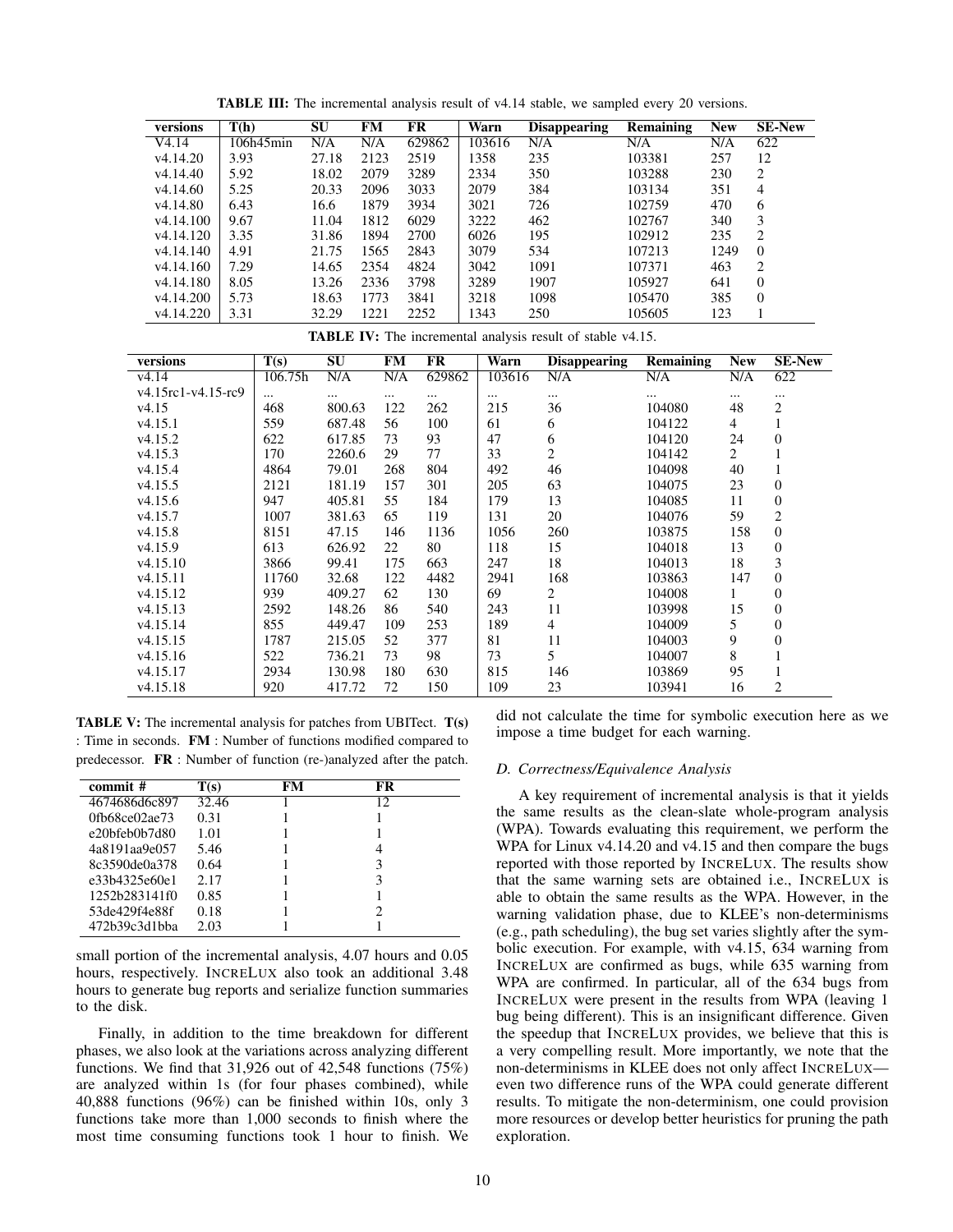<span id="page-10-0"></span>(a) The incremental results from the v4.15-rc1 to v4.19, it plots the relations between the number of functions reanalyzed and the analysis time in hours.

10 20 Time (h) 30 20000 40000 60000 # of Function Reanalyzed Mainline from v4.15-rc1 to v4.19

(b) The incremental results for sampled minor versions of v4.14, it plots the relations beween the number of functions reanalyzed and the analysis time in hour.

(c) The incremental results for minor versions of v4.15, it plots the relations between the number of functions reanalyzed and the analysis time in second.



Fig. 4: The incremental results for different versions.

<span id="page-10-1"></span>

Fig. 5: The time distributions for different analysis phase along the incremental analysis from v4.14 to v4.15-rc1.

#### <span id="page-10-3"></span>*E. Bug Finding Results*

Reported warnings. We first present the results of new UBI bugs found as we analyze the mainline version from v4.14 to v4.19. Since UBITect has been applied on v.4.14 already, we look at only the new ones found by the incremental analysis. Given that the analysis results can come out extremely fast, we can catch the bugs when they are introduced in candidate release versions and prevent them from slipping through the production versions. In our evaluation, we randomly sample 44 bugs reported by INCRELUX, and find 22 true positives, all of which, turned out to have been introduced in the first release candidates. 5 of the 22 true positives are dismissed by maintainers, as the conditions to trigger the bug cannot be satisfied in reality (e.g., a failure of PCI config read). For the rest 17 cases, we found that 7 are fixed later on in mainline; and 10 bugs are still unpatched by the time of our reporting. We have reported all unpatched bugs to the maintainers; 5 have been confirmed; but the remaining 5 are still awaiting maintainers' responses. The bugs are listed in [Table VI.](#page-10-2)

False Positives and False Negatives. 22 out of 44 reported bugs (50%) turn out to be false positives. Our manual inspection revealed that 14 are caused by the incomplete guidance generated by the static analysis, 7 are caused by imprecise indirect call analysis (missing indirect call), and 1 due to the approximation of array. To evaluate the false negatives, we need to obtain another set of UBI bugs with ground <span id="page-10-2"></span>TABLE VI: Bugs introduced in the new code, in the column of the Patch, E means that the patch is not easy to draft; here, we e-mail the bug to the maintainer. A means that the patch that we submitted was applied; C means that our bug was confirmed by the maintainers. F means that the bug has been fixed in the latest version of the kernel by others. IL : Information Leakage. MC :Memory Corruption. B

:Benign. HWCC :Hardware configuration corruptions.

| Sub-                  | Module           | <b>Variable</b>         | Line | Intro.          |               | <b>Patch Impact</b> |
|-----------------------|------------------|-------------------------|------|-----------------|---------------|---------------------|
| <b>System</b>         |                  |                         | No.  |                 |               |                     |
| Input/hideep          | hideep.c         | unmask code             | 380  | $v4.15 - rc1$   | $\mathsf{A}$  | Π.                  |
| atomisp               | atomisp-         | retvalue                | 1552 | $v4.15$ -rc1    | A             | <b>MC</b>           |
|                       | mt9m114.c        |                         |      |                 |               |                     |
| drm/nouveau           | ioctl.c          | type                    | 269  | $v4.15 - r c1$  | S             | B                   |
| media/imx274 imx274.c |                  | err                     | 659  | $v4.15$ -rc1    | F             | B                   |
| net/mlx25             | en common.c      | min_inline_mode         | 180  | $v4.15 - r c1$  | F             | B                   |
| net/mlx5e             | en dcbnl.c       | $params \rightarrow$    | 989  | $v4.15$ -rc1    | F             | B                   |
|                       |                  | tx min inline mode      |      |                 |               |                     |
| xfs                   | xfs bmap.c       | got.br startoff         | 4868 | $v4.15 - r c1$  | E             | MC                  |
| xfs                   | xfs_bmap.c       | S                       | 1521 | $v4.15$ -rc1    | E             | <b>MC</b>           |
| iio/adc               | $stm32-$         | status                  | 866  | $v4.16$ -rc1    | $\mathcal{C}$ | <b>MC</b>           |
|                       | dfsdm-           |                         |      |                 |               |                     |
|                       | adc.c            |                         |      |                 |               |                     |
| iio/adc               | $stm32-$         | int en                  | 873  | $v4.16$ -rc $1$ | C             | MC                  |
|                       | dfsdm-           |                         |      |                 |               |                     |
|                       | adc.c            |                         |      |                 |               |                     |
| iio/adc               | qcom-            | ch                      | 599  | $v4.16$ -rc $1$ | F             | <b>MC</b>           |
|                       | $pm8$ xxx-       |                         |      |                 |               |                     |
|                       | xoadc.c          |                         |      |                 |               |                     |
| net: mscc             | ocelot.c         | val                     | 365  | $v4.18$ -rc1    | F             | MC                  |
| media:                | $dm365$ _isif.bc | format.pixelformat      | 234  | $v4.18$ -rc $1$ | $\mathbf{F}$  | <b>HWCC</b>         |
| davinci vpfe          |                  |                         |      |                 |               |                     |
| display               | de link.c        | old_downspread.rawl259  |      | $v4.18$ -rc1    | $\mathsf{A}$  | <b>HWCC</b>         |
|                       |                  |                         |      | $v4.18$ -rc $1$ | $\mathbf{F}$  | <b>HWCC</b>         |
| display               | $dc_{link_d}$    | training_rd_interval 61 |      |                 |               |                     |
| net:mscc              | ocelot.c         | val                     | 34   | $v4.18$ -rc1    | E             | MC                  |
| scsi: sd              | sd.c             | sshdr.asc               | 2390 | $v4.19$ -rc $1$ | E             | B                   |

TABLE VII: INCRELUX detected 2 bug fixes in our data set.

| Sub-<br><b>System</b>   | Module      | Variable   | Line No. | Fixed        |
|-------------------------|-------------|------------|----------|--------------|
| $medianx274$ $imx274.c$ | amd iommu.c | err        | 659      | $v4.16$ -rc1 |
| iommu/amd               |             | unmap_size | 1524     | $v4.19$ -rc1 |

truth. First, we use the keywords "uninit" and "Uninit" to find commits in the mainline that are patches for UBI bugs. Following the fixes tags label in the commit message [\[8\]](#page-14-19), we locate the bug-introducing commit. We then select bugs that were introduced between v4.15-rc1 to v4.19 and involve stack variables for evaluating false negatives. Overall, we find 12 UBI bugs, among which our detector successfully found 9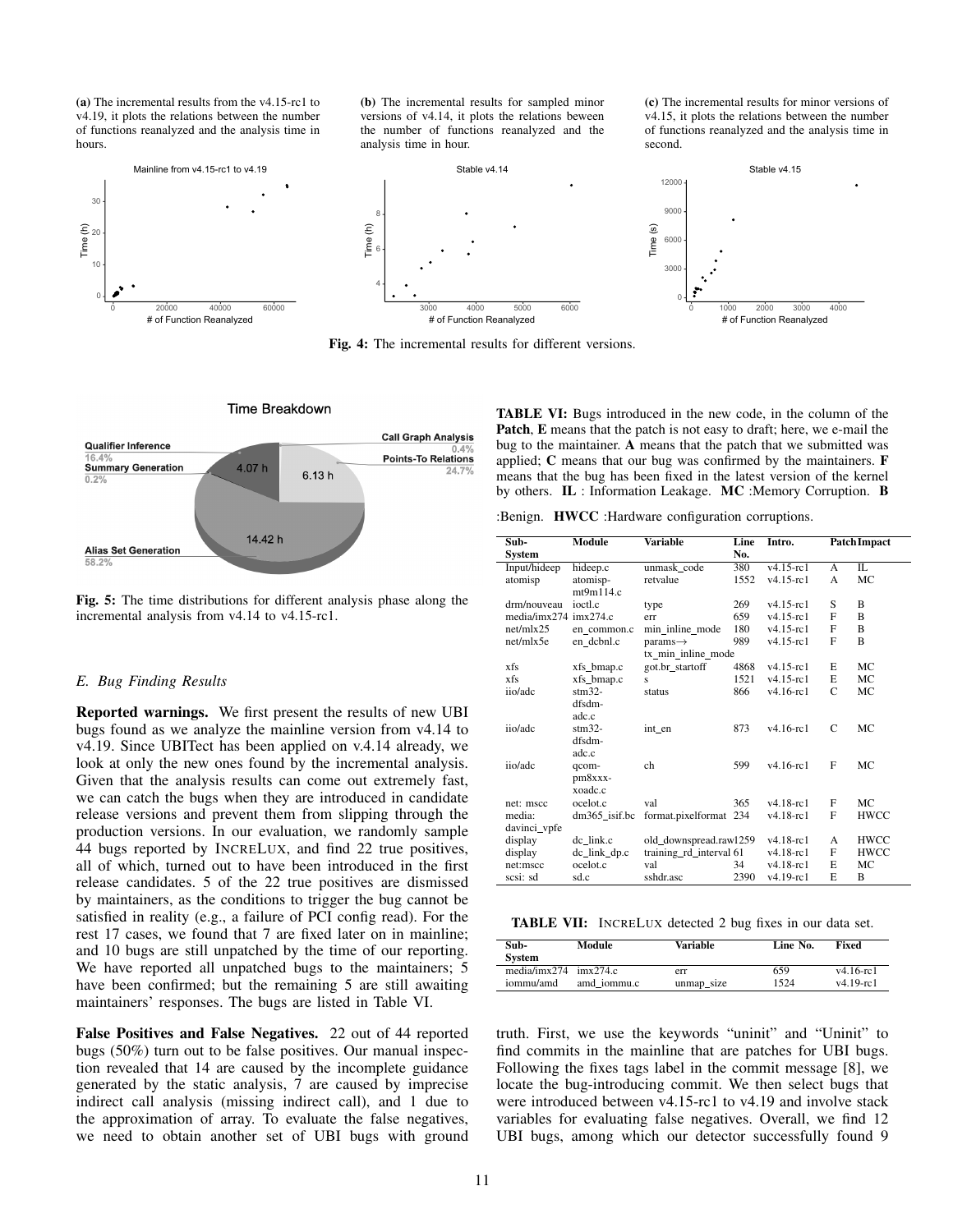TABLE VIII: The false negatives for bug finding and bug fixes for mainline

|                    | <b>GroundTruth</b> | ТP | FN | FN-   | FN-  | FN-     |
|--------------------|--------------------|----|----|-------|------|---------|
|                    |                    |    |    | iCall | Heap | Padding |
| <b>Bug Finding</b> |                    |    |    |       |      |         |
| <b>Bug Fixes</b>   |                    |    |    |       |      |         |

bugs. 2 false negatives are caused by the imprecision of indirect call analysis, and 1 needs heap modeling.

Security Impact. We attempted to understand the security impacts for the 17 bugs that are not dismissed by Linux  $\epsilon$ kernel maintainers. This turns out to be a non-trivial task<sup>7</sup> as the danger of uninitialized uses heavily depends on the  $\frac{1}{9}$ semantics of the variable. We consider a few conditions:  $(1)$ <sup>10</sup> whether the uninitialized variable can cause control flow to  $\frac{11}{12}$ diverge (e.g., used in an if condition); if so, does it cause  $\frac{1}{13}$ additional memory operations such as free() to occur, which<sup>14</sup> can likely lead to memory corruption. (2) whether the variable  $\frac{15}{16}$ represents the size of objects; if so, it may cause out-of-bounds  $\frac{1}{7}$ access. (3) whether the uninitialized variable will propagate<sup>18</sup> to userspace, e.g., through copy\_to\_user() or logging to userspace-accessible places. Note that we did not confirm the impact through end-to-end verification (e.g., fuzzing), which we believe would be beyond the scope of the paper. Rather, we aim to obtain a rough estimate on how dangerous these bugs might be. Overall, we find 8 of these could potentially lead to memory corruption, 1 could cause the information leakage, 3 could cause the hardware configuration corruption, and 5 are benign.

#### *F. Patch Identification Results*

Reported Patches. INCRELUX can help developers reason about whether their patches are indeed working as intended. Specifically, in this evaluation, we choose to evaluate whether INCRELUX is capable of finding patches for the confirmed UBI bugs discovered by INCRELUX. This includes bugs discovered from the baseline analysis on v4.14, as well as the incremental analysis up to v4.19. This leaves us 74 confirmed UBI bugs. Note that their patches may or may not appear in the range of v4.14 to v4.19. It turns out only 2 are patched within this range, and INCRELUX correctly identified exactly the change that fixed the problem.

False Positives and False Negatives. Note that we do not claim the analysis for patch identification is sound or complete. Therefore, in principle, INCRELUX could report a commit earlier than the actual bug-fixing commit as the patch, due to false positives in the analysis. In the evaluation, we do not find any such case. Similarly, INCRELUX could miss real bugfixing commits, due to false negatives. In this evaluation, we do not find this case either. We believe that INCRELUX will typically be quite accurate in identifying the correct patch for UBI bugs that it was originally able to detect, due to its use of precise symbolic execution to reason about path feasibility before and after the patch.

Bug Lifetime and Case Study. As mentioned, there are two bugs whose corresponding patches are correctly identified by INCRELUX. Out of the two, one bug was introduced before v4.14 (but captured by our baseline analysis of v4.14). For the TABLE IX: The false positives for bug finding and bug fixes for mainline

|                    | Total | TР | FP | TN  | FP-            | FN- | FN-   |
|--------------------|-------|----|----|-----|----------------|-----|-------|
|                    |       |    |    |     | Guidance iCall |     | Array |
| <b>Bug Finding</b> | 44    | ▵▵ |    | N/A |                |     |       |
| <b>Bug Fixes</b>   |       |    |    |     | N/A            | N/A | N/A   |

```
/* drivers/media/i2c/imx274.c
* uninteresting code lines are omitted */
3 static int imx274_regmap_util_write_table_8 ()
4 {
    int err;
    if (range_count == 1)
                err = regmap_write(regmap,
                        range_start, range_vals[0]);
    else if (range count > 1)
               err = regmap_bulk_write(regmap, range_start,
                                 %range\_vals[0],range_count);
     13 + else
        err = 0:
    if (err)return err;
```
Fig. 6: The patch that fixed the previous bug; this bug was introduced in v4.15-rc1 and the patch was applied in v4.16-rc1. By continuously tracking the bug, INCRELUX could find both the bug upon introduction, and the time of the bug disapperance. If we use this patch as the input for the incremental analysis, the disapperance of the bug indicates that this commit was related to a bug fix.

other one, it was introduced in v4.15-rc1 and fixed in v4.16-rc1 with a lifetime of about ten weeks. The bug had unfortunately slipped through the stable release of v4.15. Below we use this bug as a case study to demonstrate how INCRELUX identifies the bug-introducing commit and the corresponding bug-fixing commit.

This bug was introduced in v4.15-rc1 with the addition of the imx274 module, which is a V4L2 driver for the Sony imx274 CMOS sensor. Function imx274\_regmap\_util\_write\_table\_8() is supposed to write some values to some hardware resister; if the write fails, it should notify the caller by assigning the return value to an otherwise uninitialized local variable err. In [Figure 6,](#page-11-0) we show that clearly without the patch, there is one branch where err will not be initialized and yet used in a conditional statement at line 15, which can potentially lead to logic errors in the kernel. This UBI bug is relatively easy to capture, as there exists one feasible path that triggers the uninitialized use. Furthermore, INCRELUX detects this bug easily through incremental analysis because the function regmap\_write() and regmap\_bulk\_write() are already defined and analyzed before the v4.15-rc1. INCRELUX simply reuses their summaries. Similarly, when the patch is applied, we can also reuse the summaries of regmap\_write() and regmap\_bulk\_write(), and simply re-analyze iimx274\_regmap\_util\_write\_table\_8(). Clearly, the patch has caused err to become initialized in all branches before the use at line 15. We can therefore quickly confirm that the patch is indeed effective.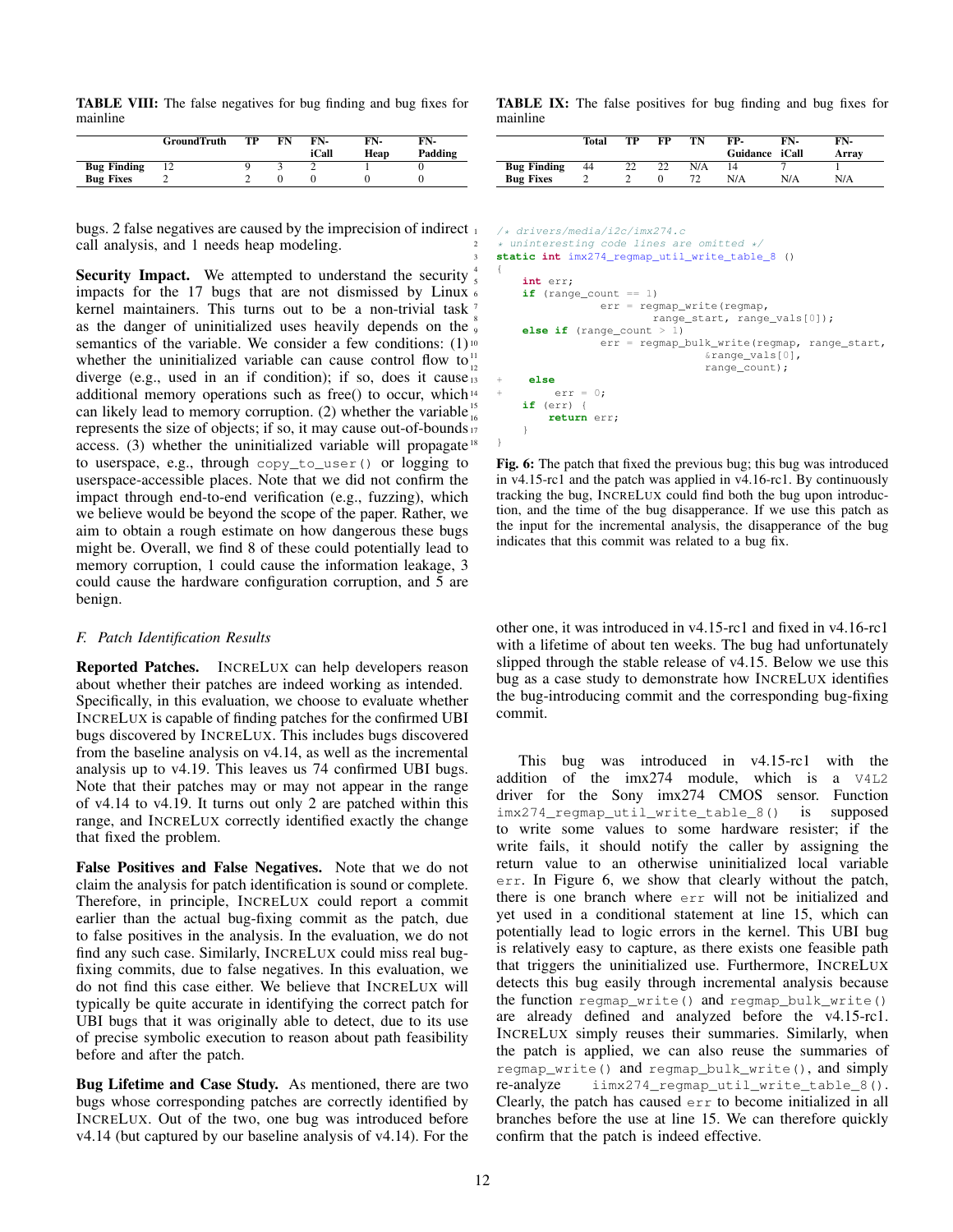# VI. RELATED WORK

#### <span id="page-12-1"></span>*A. Bug Detection Tools for the Linux Kernel*

Static Analysis Tools for the Linux Kernel. A variety of tools have been proposed to unearth bugs in the Linux kernel, some target specific types of bug, others are more general or extendable. KINT [\[64\]](#page-15-13) is a static analysis tool designed for detecting integer overflow bugs in the Linux kernel. K-Miner [\[23\]](#page-14-16) performs an inter-procedural analysis to detect memory-corruption vulnerabilities. UniSan [\[44\]](#page-15-24) adopts bytelevel data-flow analysis to detect information leakage caused by uninitialized variables. UBITect [\[75\]](#page-15-17) uses type-qualifier inference to detect use-before-initialization (UBI) bugs on the stack. It mitigate the false positive problem by using under-constrained symbolic execution to find a feasible bugtriggering path for human inspection. Similar strategy (i.e., using symbolic execution to reduce false positives) has also been adopted by DEADLINE [\[70\]](#page-15-15), which detects double-fetch bugs, a type of time-of-check-to-time-of-use (TOCTTOU) bug that is caused by fetching the same data from the user-space twice; and KUBO [\[41\]](#page-14-17), which detects undefined behavior bugs. LRSan [\[63\]](#page-15-12) aims to find a broader spectrum of TOCTTOU bugs that can bypass kernel security checks. CRIX [\[43\]](#page-15-9) detects insufficient handling of erroneous states in the Linux kernel (e.g., forgetting to check if kmalloc returns NULL). K-MELD [\[21\]](#page-14-15) detects kernel memory leak bugs through precise ownership analysis.

Because error handling paths are usually less tested, several tools have been developed to find bugs in error handling paths. Juxta [\[50\]](#page-15-27) finds semantic bugs in Linux file systems by crosschecking paths that handle the same type of errors. RID [\[48\]](#page-15-28) and [\[60\]](#page-15-11) detect reference count bugs using consistency checks across error handling paths. EeCatch [\[54\]](#page-15-29) aims to detect error handling code that causes the kernel to enter a state that is even worse than the error itself. HERO [\[67\]](#page-15-14) finds bugs in error return paths that perform cleanup operations in an incorrect order, redundantly, or inadequately.

Coverity [\[19\]](#page-14-13) is a commercial product (and thus incurs cost) that is able to perform incremental static analysis. Beyond its inner working being opaque, it seems to have the following limitations: a) It seems that it does not use underconstrained SE to automatically filter warnings and thus, is not able to precisely confirm whether a warning leads to a true positive in an automated way [\[19\]](#page-14-13). b) It also appears that it leaves some expectations on customers [\[16\]](#page-14-27) to annotate the code to mark false positives – these warnings are later suppressed. The danger of this is that, these warnings may turn into true positives when other code is altered, and suppressing them could potentially hide the bug. More importantly, if developers do not annotate the code, the warnings related to false positives could reappear and may need to be re-analyzed. In addition to being fully transparent, INCRELUX does not have these possible limitations.

Bug detection frameworks for the Linux Kernel. Dr.Checker [\[46\]](#page-15-10) is a framework for detecting bugs in Linux drivers; it is extendable to detect different taint-style bugs such as integer overflow and out-of-bound memory access caused by untrusted user-space input. SUTURE [\[77\]](#page-15-30) summarizes the taint results for each syscall interface (i.e., entry points) where it still employs a top-down analysis within each entry. The goal is to efficiently enumerate cross-entry taint flows, and identify bugs that only manifest across syscall invocations. CQUAL [\[22\]](#page-14-28) is a type qualifier framework which is able to detect kernel bugs following user customized type system. Several papers also leverage type qualifier inference to find various bugs in the Linux kernel [\[75\]](#page-15-17), [\[76\]](#page-15-31). Some frameworks [\[10\]](#page-14-29), [\[12\]](#page-14-30), [\[37\]](#page-14-31), [\[52\]](#page-15-32), [\[74\]](#page-15-33) also use intra-procedural analysis to analyze Linux.

Dynamic Analysis Tools for the Linux Kernel. Dynamic analysis is widely applied to catch bugs in the Linux kernel at run time. Such techniques include hypervisor-based detection and fuzzing. Since the hypervisor can monitor a guest OS kernel, it can be used to dynamically catch kernel bugs. For example, bochspwn-reloaded [\[35\]](#page-14-32) exposes memory disclosure bugs in the Linux kernel by tracking the flow of sensitive locations using a dynamic taint analysis and shadow memory.

Fuzzing finds bugs in the Linux kernel by repeatedly feeding system calls and other input dimensions like files and devices with mutated inputs. The state-of-the-art off-theshelf kernel fuzzer is Syzkaller [\[61\]](#page-15-7), which has been used by Google to perform continuous fuzzing for all versions of the Linux kernel [\[28\]](#page-14-12). Many research prototypes have also been developed to improve kernel fuzzing. IMF [\[31\]](#page-14-7) tries to infer syscall dependencies from real-world applications. MoonShine [\[53\]](#page-15-3) tries to improve the quality of initial seeds by "distilling" seeds from syscall traces of real-world applications. HFL [\[39\]](#page-14-9) combines kernel fuzzing with symbolic execution. Difuze [\[18\]](#page-14-6) uses static analysis to help construct well-formatted inputs to fuzz kernel drivers. Razzer [\[33\]](#page-14-8) also uses static analysis to guide the discovery of kernel dataraces. KRace [\[69\]](#page-15-8) uses dynamic data-flow in addition to code coverage to fuzz data race bugs in the file systems. Janus [\[71\]](#page-15-34) improve file system fuzzing by mutating both the syscalls and the on-disk file system. PeriScope [\[59\]](#page-15-6) focuses on fuzzing the hardware interface of the kernel.

The fundamental limitation of all dynamic analysis tools is that they cannot find bugs in code that is not exercised during testing. Unfortunately, even with all recent advances in fuzzing, the code coverage of fuzzers is still very limited. As a static analysis tool, INCRELUX can find bugs in all the compiled code.

## <span id="page-12-0"></span>*B. Incremental Analysis and Regression Test*

Relatively little attention has been paid to incremental analysis of the Linux kernel. Facebook Infer [\[32\]](#page-14-18) is a static analysis framework that supports incremental analysis for various bug types. Interestingly, according to our testing of the UBI bugs at the time of writing, it appears the support is not very robust. One problem is that it is overly aggressive in reporting errors under the default mode: PULSE\_UNINITIALIZED\_VALUE, leading to potential false positives. For example, it disallows uninitialized arguments passed to a function call, as well as uninitialized return values. It is possible that an uninitialized argument becomes initialized in a callee (it is quite common in Linux kernel). Unfortunately, under the latent mode: PULSE\_UNINITIALIZED\_VALUE\_LATENT where INFER tries to mitigate such false positives, we find that it may miss UBI bugs, leading to false negatives. We investigated the reason and it appears that INFER's requirement on function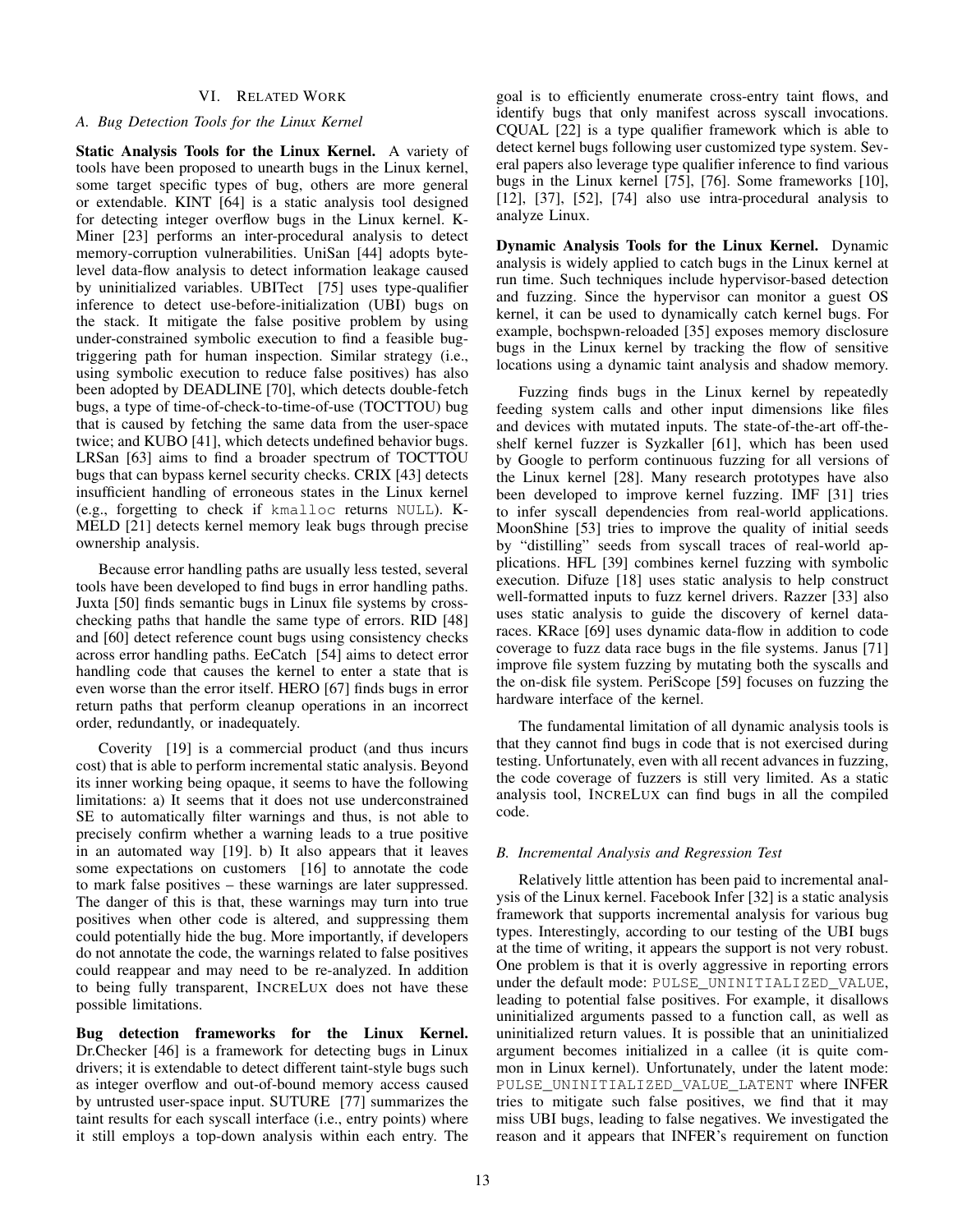parameters is incompletely. We document such examples in our project repository [\[11\]](#page-14-33). One other interesting feature of INFER is that its summary is built per path in a function, which is precise in nature but also challenging to scale up to complex programs. This is in contrast with IncreLux's design where the summary is built per function, which is much more scalable; and we achieve precision with a follow-up symbolic execution instead.

Furthermore, Infer does not use fixed point analysis for recursive functions, and it does the bottom-up analysis with a random starting point in the SCC, which can lead to nondeterminism in the results [\[2\]](#page-14-34). Finally, applying it to the kernel may face other challenges like complex pointer arithmetic in the kernel (e.g., the container\_of macro). And its incremental analysis inherits all those limitations. Conc-iSE [\[30\]](#page-14-35) designs a symbolic execution algorithm to help generate new test cases for concurrent code affected by new changes. Due to the path exploration problems, inter-procedural symbolic execution cannot scale to the whole Linux kernel. Based on our experience, even with under-constrained symbolic execution, our tool has to frequently tradeoff precision (i.e., by making a variable under-constrained) for scalability. Regression verification [\[24\]](#page-14-36) is another related concept that focuses on code changes. It aims is to check for software regression and make sure that an old function still works in the new version. To efficiently verify the absence of regressions, partition-based regression verification [\[14\]](#page-14-37) divides the program input space into units of verification (differential partitions), allowing for gradual checking. None of these approaches perform incremental analysis to discover bugs in the Linux kernel, which poses new challenges because of scale, its rapid evolution, indirect calls, and complex function relationships (e.g., recursion).

## <span id="page-13-0"></span>*C. Security patches*

Maintainers of large software receive numerous bug reports and proposed patches everyday. They need to manually inspect these proposed commits and prioritize the security patches to be applied. This process is time-consuming and thus, there is a lot of work which targets differentiating security patches from normal bug fixes. The first approach towards this is based on leveraging commit messages; for example, supervised and unsupervised learning techniques [\[20\]](#page-14-38), [\[29\]](#page-14-39), [\[80\]](#page-15-35) classify security vulnerabilities and general bugs based on commit message text. There exist other statistical approaches [\[65\]](#page-15-36) that also heavily rely on bug messages. However, not all bug reports are properly written with necessary annotations relating to security information. We point out here that in fact, the kernel actually requires developers to add a fix tag to indicate if the patch is a bug fix. However, many independent developers are still not aware of this requirement. The second approach is leveraging static analysis and symbolic execution [\[66\]](#page-15-37) to automatically differentiate security patches from the normal code commits. This approach compares the constraints from the unpatched version and the patched version; then, with some bug modeling, [\[66\]](#page-15-37) can automatically identify security patches and even infer the type of the security vulnerability associated with a patch. As shown in [section V,](#page-7-0) INCRELUX can very quickly verify if a patch adds or removes UBI bugs.

### VII. DISCUSSION

<span id="page-13-1"></span>INCRELUX uses a principled way to conduct an incremental analysis for the Linux kernel. To achieve scalability and reduce the turnaround time, it uses function summaries to avoid analyzing functions that are not affected by new code changes. Our evaluation over individual patches suggests that IncreLux might be useful in checking for individual commits before merging them to the mainline. Although our evaluations are on the allyes configuration, the approach can be used with other configurations as well.

While extremely effective in achieving its goals, INCRELUX does have some limitations on UBI bug detection. However, we note that all these limitation are inherited from the underlying analysis UBITect [\[75\]](#page-15-17). First, it only tracks uninitialized stack variables, as opposed to uninitialized global state variables (i.e., heap or global variables). This turns out to be a minor issue as the majority of UBI bugs we find are indeed due to uninitialized stack variables. We have verified this by sampling 51 UBI bugs through keyword search, i.e., "uninit" and "Uninit" from minor versions of v4.14.y and v4.15.y. Only 9 of them are not uninitialized stack variables. Second, we also do not track how an uninitialized stack variable may propagate to global states which then encounter uses. From analyzing the above 42 uninitialized stack variables, we find that only 5 did propagate to global states. Third, it only detects UBI bugs in a single thread and does not yet handle bugs that span multiple threads. In summary, we believe that INCRELUX is a significant step in enabling the timely analysis of bugs in the Linux kernel and leave these open problems to future research.

## VIII. CONCLUSIONS

In this paper, we design and implement INCRELUX, a framework for principled incremental analysis of the Linux kernel. INCRELUX is effective across both mainline and stable versions, and provides an effective progressive way to detect bugs with dramatic speed ups compared to today's expensive whole-kernel analysis that needs to be performed each time a new Linux kernel version is released. This speed up aids developers in quickly identifying bugs before merges can happen, thereby enabling much safer Linux kernel version releases. By tracking bug lifetimes across Linux versions, INCRELUX is able to identify bugs that potentially are hard to exploit (since they have remained for long) and newer bugs that need more immediate attention. The same feature also allows INCRELUX to effectively disambiguate bug fixes from other normal commits. Our evaluations of INCRELUX over a fairly large set of Linux versions show that INCRELUX dramatically reduces the analysis time towards detecting bugs (a factor of nearly a  $1000 \times$  speed up at times). Furthermore, we show that it is able to achieve almost perfect accuracy in terms of conclusions that it draws via its incremental analysis of a new version, in comparison to a holistic clean slate analysis of the same version. We also point out some future directions that can further expand and improve the capabilities of INCRELUX.

#### **ACKNOWLEDGMENT**

We would like to thank the anonymous reviewers for their insightful comments that helped improve the quality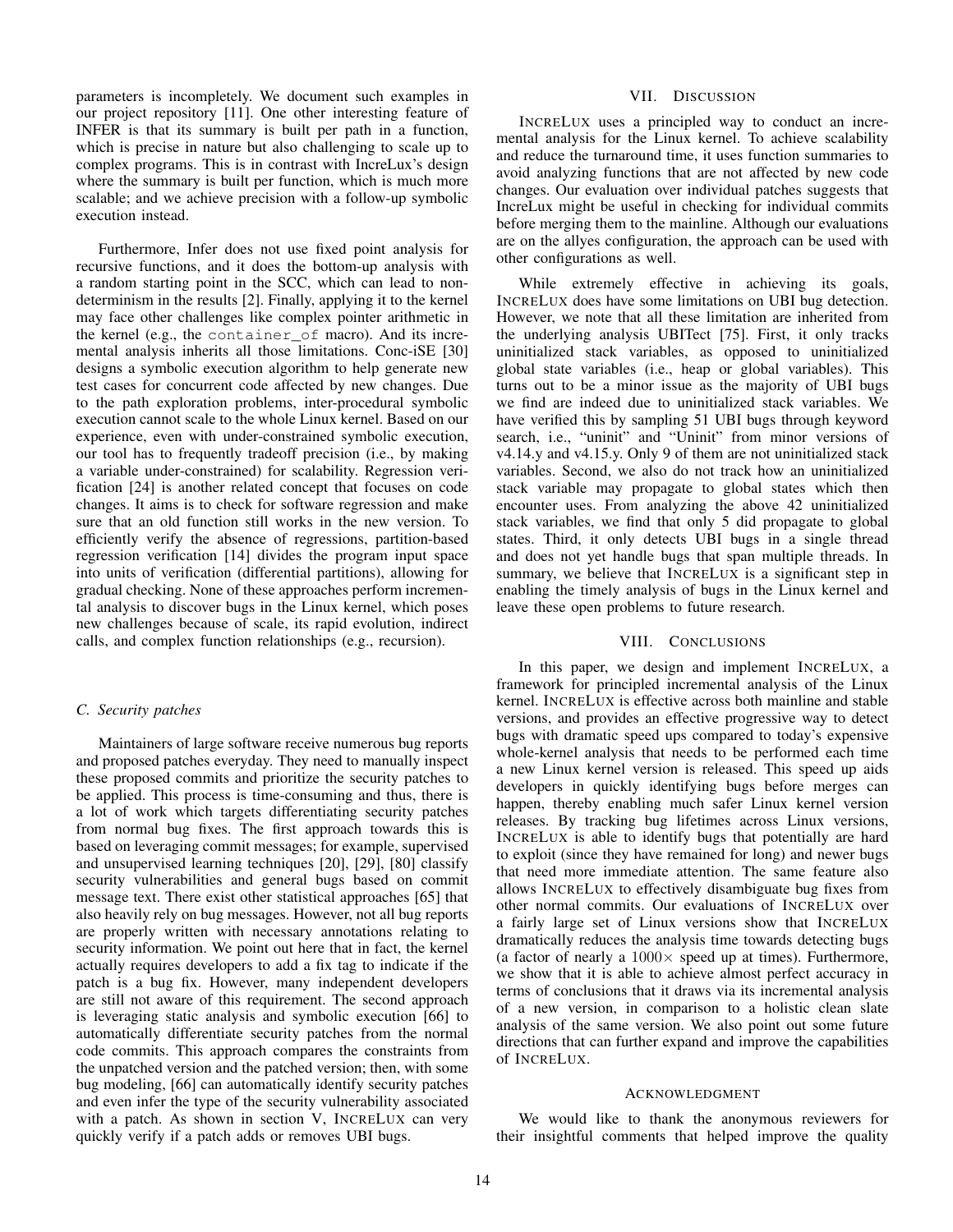of the paper. This research was partially sponsored by the U.S. Army Combat Capabilities Development Command Army Research Laboratory and was accomplished under Cooperative Agreement Number W911NF-13-2-0045 (ARL Cyber Security CRA). The views and conclusions contained in this document are those of the authors and should not be interpreted as representing the official policies, either expressed or implied, of the Combat Capabilities Development Command Army Research Laboratory or the U.S. Government. The U.S. Government is authorized to reproduce and distribute reprints for Government purposes notwithstanding any copyright notation here on. It was also partially supported by NSF award CNS-1718997, NSF project CNS-1801534, NSF grant # 1652954 and ONR under grant N00014-17-1-2893.

## **REFERENCES**

- <span id="page-14-26"></span>[1] "How the development process works," [https://www.kernel.org/doc/h](https://www.kernel.org/doc/html/latest/process/2.Process.html) [tml/latest/process/2.Process.html.](https://www.kernel.org/doc/html/latest/process/2.Process.html) [V-B](#page-7-1)
- <span id="page-14-34"></span>[2] "Infer is not deterministic," [https://github.com/facebook/infer/issues/1](https://github.com/facebook/infer/issues/1110) [110.](https://github.com/facebook/infer/issues/1110) [VI-B](#page-12-0)
- <span id="page-14-3"></span>[3] "CVE-2015-3636," [https://cve.mitre.org/cgi-bin/cvename.cgi?name=](https://cve.mitre.org/cgi-bin/cvename.cgi?name=CVE-2015-3636) [CVE-2015-3636,](https://cve.mitre.org/cgi-bin/cvename.cgi?name=CVE-2015-3636) 2015. [I](#page-0-0)
- [4] "CVE-2019-2215 Bad Binder: Android In-The-Wild Exploit," [https:](https://googleprojectzero.blogspot.com/2019/11/bad-binder-android-in-wild-exploit.html) [//googleprojectzero.blogspot.com/2019/11/bad-binder-android-in-wild](https://googleprojectzero.blogspot.com/2019/11/bad-binder-android-in-wild-exploit.html)[exploit.html,](https://googleprojectzero.blogspot.com/2019/11/bad-binder-android-in-wild-exploit.html) 2019. [I](#page-0-0)
- <span id="page-14-4"></span>[5] "CVE-2021-22555: Turning x00 x00 into 10000\$," [https://google.github.io/security-research/pocs/linux/](https://google.github.io/security-research/pocs/linux/cve-2021-22555/writeup.html) [cve-2021-22555/writeup.html,](https://google.github.io/security-research/pocs/linux/cve-2021-22555/writeup.html) 2021. [I](#page-0-0)
- <span id="page-14-21"></span>[6] "CWE-457: Use of Uninitialized Variable," [https://cwe.mitre.org/data](https://cwe.mitre.org/data/definitions/457.html) [/definitions/457.html,](https://cwe.mitre.org/data/definitions/457.html) 2021. [II-C](#page-2-0)
- <span id="page-14-0"></span>[7] "Kernel.org git repositories," [git.kernel.org/pub/scm/linux/kernel,](git.kernel.org/pub/scm/linux/kernel) 2021. [I](#page-0-0)
- <span id="page-14-19"></span>[8] "Linux," [https://github.com/torvalds/linux,](https://github.com/torvalds/linux) 2021. [II-A,](#page-1-1) [V-E](#page-10-3)
- <span id="page-14-5"></span>[9] "Sequoia: A Local Privilege Escalation Vulnerability in Linux's Filesystem Layer (CVE-2021-33909)," [https://blog.qualys.com/vulnerabilitie](https://blog.qualys.com/vulnerabilities-threat-research/2021/07/20/sequoia-a-local-privilege-escalation-vulnerability-in-linuxs-filesystem-layer-cve-2021-33909) [s-threat-research/2021/07/20/sequoia-a-local-privilege-escalation-vuln](https://blog.qualys.com/vulnerabilities-threat-research/2021/07/20/sequoia-a-local-privilege-escalation-vulnerability-in-linuxs-filesystem-layer-cve-2021-33909) [erability-in-linuxs-filesystem-layer-cve-2021-33909,](https://blog.qualys.com/vulnerabilities-threat-research/2021/07/20/sequoia-a-local-privilege-escalation-vulnerability-in-linuxs-filesystem-layer-cve-2021-33909) 2021. [I](#page-0-0)
- <span id="page-14-29"></span>[10] "Smatch," [https://repo.or.cz/w/smatch.git,](https://repo.or.cz/w/smatch.git) 2021. [VI-A](#page-12-1)
- <span id="page-14-33"></span>[11] "IncreLux," [https://github.com/seclab-ucr/IncreLux,](https://github.com/seclab-ucr/IncreLux) 2022. [VI-B](#page-12-0)
- <span id="page-14-30"></span>[12] I. Abal, C. Brabrand, and A. Wasowski, "Effective bug finding in c programs with shape and effect abstractions," in International Conference on Verification, Model Checking, and Abstract Interpretation. Springer, 2017, pp. 34–54. [VI-A](#page-12-1)
- <span id="page-14-14"></span>[13] J.-J. Bai, T. Li, K. Lu, and S.-M. Hu, "Static detection of unsafe DMA accesses in device drivers," in USENIX Security Symposium, 2021. [I](#page-0-0)
- <span id="page-14-37"></span>[14] M. Böhme, B. C. Oliveira, and A. Roychoudhury, "Partition-based regression verification," in 2013 35th International Conference on Software Engineering (ICSE). IEEE, 2013, pp. 302–311. [VI-B](#page-12-0)
- <span id="page-14-20"></span>[15] Q. A. Chen, Z. Qian, Y. J. Jia, Y. Shao, and Z. M. Mao, "Static detection of packet injection vulnerabilities: A case for identifying attacker-controlled implicit information leaks," in Proceedings of the 22nd ACM SIGSAC Conference on Computer and Communications Security, 2015, pp. 388–400. [II-B,](#page-2-1) [II-B,](#page-2-1) [II-B](#page-2-1)
- <span id="page-14-27"></span>[16] A. Chou. False positives over time: A problem in deploying static analysis tools. https://www.cs.umd.edu/∼[pugh/BugWorkshop05/pa](https://www.cs.umd.edu/~pugh/BugWorkshop05/papers/34-chou.pdf) [pers/34-chou.pdf.](https://www.cs.umd.edu/~pugh/BugWorkshop05/papers/34-chou.pdf) [VI-A](#page-12-1)
- <span id="page-14-22"></span>[17] K. Cook., "Kernel exploitation via uninitialized stack." [https://www.de](https://www.defcon.org/images/defcon-19/dc-19-presentations/Cook/DEFCON-19-Cook-Kernel-Exploitation.pdf.) [fcon.org/images/defcon-19/dc-19-presentations/Cook/DEFCON-19-C](https://www.defcon.org/images/defcon-19/dc-19-presentations/Cook/DEFCON-19-Cook-Kernel-Exploitation.pdf.) [ook-Kernel-Exploitation.pdf.,](https://www.defcon.org/images/defcon-19/dc-19-presentations/Cook/DEFCON-19-Cook-Kernel-Exploitation.pdf.) 2011. [II-C](#page-2-0)
- <span id="page-14-6"></span>[18] J. Corina, A. Machiry, C. Salls, Y. Shoshitaishvili, S. Hao, C. Kruegel, and G. Vigna, "Difuze: Interface aware fuzzing for kernel drivers," in ACM SIGSAC Conference on Computer and Communications Security (CCS), 2017. [I,](#page-0-0) [VI-A](#page-12-1)
- <span id="page-14-13"></span>[19] Coverity, "COVERITY SCAN STATIC ANALYSIS," [https://scan.cov](https://scan.coverity.com/) [erity.com/,](https://scan.coverity.com/) 2021. [I,](#page-0-0) [VI-A,](#page-12-1) [VI-A](#page-12-1)
- <span id="page-14-38"></span>[20] D. C. Das and M. R. Rahman, "Security and performance bug reports identification with class-imbalance sampling and feature selection," in 2018 Joint 7th International Conference on Informatics, Electronics & Vision (ICIEV) and 2018 2nd International Conference on Imaging, Vision & Pattern Recognition (icIVPR). IEEE, 2018, pp. 316–321.  $\overline{\text{VI-}C}$
- <span id="page-14-15"></span>[21] N. Emamdoost, Q. Wu, K. Lu, and S. McCamant, "Detecting kernel memory leaks in specialized modules with ownership reasoning," in Network and Distributed System Security Symposium (NDSS), 2021. [I,](#page-0-0) [VI-A](#page-12-1)
- <span id="page-14-28"></span>[22] J. S. Foster, T. Terauchi, and A. Aiken, "Flow-sensitive type qualifiers," in ACM SIGPLAN 2002 Conference on Programming Language Design and Implementation (PLDI), 2002, pp. 1–12. [VI-A](#page-12-1)
- <span id="page-14-16"></span>[23] D. Gens, S. Schmitt, L. Davi, and A.-R. Sadeghi, "K-miner: Uncovering memory corruption in linux." in Network and Distributed System Security Symposium (NDSS), 2018. [I,](#page-0-0) [VI-A](#page-12-1)
- <span id="page-14-36"></span>[24] B. Godlin and O. Strichman, "Regression verification: proving the equivalence of similar programs," Software Testing, Verification and Reliability, vol. 23, no. 3, pp. 241–258, 2013. [VI-B](#page-12-0)
- <span id="page-14-10"></span>[25] Google. (2021) Kernel addresssanitizer. [https://github.com/google/kasa](https://github.com/google/kasan) [n.](https://github.com/google/kasan) [I](#page-0-0)
- [26] ——. (2021) KMSAN. [https://github.com/google/kmsan.](https://github.com/google/kmsan) [I](#page-0-0)
- <span id="page-14-11"></span>[27] ——. (2021) KTSAN. [https://github.com/google/ktsan.](https://github.com/google/ktsan) [I](#page-0-0)
- <span id="page-14-12"></span>[28] Google, "syzbot," [https://syzkaller.appspot.com/upstream/,](https://syzkaller.appspot.com/upstream/) 2021. [I,](#page-0-0) [VI-A](#page-12-1)
- <span id="page-14-39"></span>[29] K. Goseva-Popstojanova and J. Tyo, "Identification of security related bug reports via text mining using supervised and unsupervised classification," in 2018 IEEE International Conference on Software Quality, Reliability and Security (QRS). IEEE, 2018, pp. 344–355. [VI-C](#page-13-0)
- <span id="page-14-35"></span>[30] S. Guo, M. Kusano, and C. Wang, "Conc-ise: Incremental symbolic execution of concurrent software," in Proceedings of the 31st IEEE/ACM International Conference on Automated Software Engineering, 2016, pp. 531–542. [VI-B](#page-12-0)
- <span id="page-14-7"></span>[31] H. Han and S. K. Cha, "Imf: Inferred model-based fuzzer," in ACM SIGSAC Conference on Computer and Communications Security (CCS), 2017. [I,](#page-0-0) [VI-A](#page-12-1)
- <span id="page-14-18"></span>[32] D. Harmim, V. Marcin, and O. Pavela, "Scalable static analysis using facebook infer." [I,](#page-0-0) [VI-B](#page-12-0)
- <span id="page-14-8"></span>[33] D. R. Jeong, K. Kim, B. Shivakumar, B. Lee, and I. Shin, "Razzer: Finding kernel race bugs through fuzzing," in IEEE Symposium on Security and Privacy (SP). IEEE, 2019. [I,](#page-0-0) [VI-A](#page-12-1)
- <span id="page-14-23"></span>[34] R. Johnson and D. Wagner, "Finding user/kernel pointer bugs with type inference." in USENIX Security Symposium, 2004. [III-B](#page-4-1)
- <span id="page-14-32"></span>[35] M. Jurczyk and E. Ghuliev, "bochspwn-reloaded." [https://github.com/g](https://github.com/googleprojectzero/bochspwn-reloaded) [oogleprojectzero/bochspwn-reloaded,](https://github.com/googleprojectzero/bochspwn-reloaded) 2019. [VI-A](#page-12-1)
- <span id="page-14-1"></span>[36] Kees Cook, "Status of the Kernel Self Protection Project," in Linux Security Summit, 2016. [I](#page-0-0)
- <span id="page-14-31"></span>[37] A. Kenner, C. Kästner, S. Haase, and T. Leich, "Typechef: Toward type checking# ifdef variability in c," in Proceedings of the 2nd International Workshop on Feature-Oriented Software Development, 2010, pp. 25– 32. [VI-A](#page-12-1)
- <span id="page-14-25"></span>[38] T. kernel development community, "How the development process works," [https://www.kernel.org/doc/html/latest/process/2.Process.html,](https://www.kernel.org/doc/html/latest/process/2.Process.html) 2021. [V-A](#page-7-2)
- <span id="page-14-9"></span>[39] K. Kim, D. R. Jeong, C. H. Kim, Y. Jang, I. Shin, and B. Lee, "Hfl: Hybrid fuzzing on the linux kernel." in Network and Distributed System Security Symposium (NDSS), 2020. [I,](#page-0-0) [VI-A](#page-12-1)
- <span id="page-14-2"></span>[40] F. Li and V. Paxson, "A large-scale empirical study of security patches," in Proceedings of the 2017 ACM SIGSAC Conference on Computer and Communications Security, ser. CCS '17. New York, NY, USA: Association for Computing Machinery, 2017, p. 2201–2215. [Online]. Available: <https://doi.org/10.1145/3133956.3134072> [I](#page-0-0)
- <span id="page-14-17"></span>[41] C. Liu, Y. Chen, and L. Lu, "Kubo: Precise and scalable detection of user-triggerable undefined behavior bugs in os kernel," in Network and Distributed System Security Symposium (NDSS), 2021. [I,](#page-0-0) [VI-A](#page-12-1)
- <span id="page-14-24"></span>[42] K. Lu and H. Hu, "Where does it go? refining indirect-call targets with multi-layer type analysis," in Proceedings of the 2019 ACM SIGSAC Conference on Computer and Communications Security, 2019, pp. 1867–1881. [IV](#page-6-1)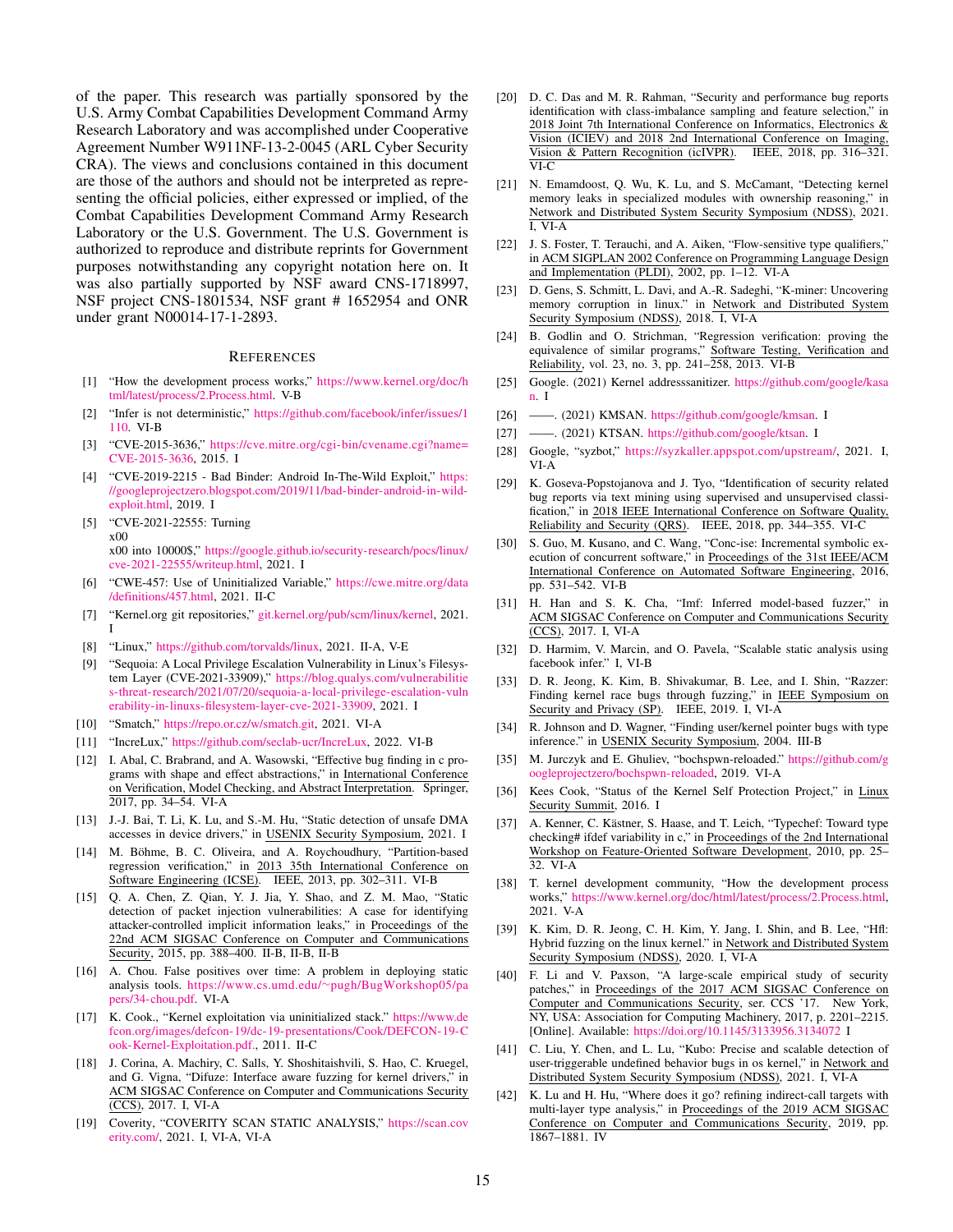- <span id="page-15-9"></span>[43] K. Lu, A. Pakki, and Q. Wu, "Detecting missing-check bugs via semantic-and context-aware criticalness and constraints inferences," in USENIX Security Symposium, 2019. [I,](#page-0-0) [VI-A](#page-12-1)
- <span id="page-15-24"></span>[44] K. Lu, C. Song, T. Kim, and W. Lee, "Unisan: Proactive kernel memory initialization to eliminate data leakages," in Proceedings of the 2016 ACM SIGSAC Conference on Computer and Communications Security, 2016, pp. 920–932. [II-C,](#page-2-0) [IV,](#page-6-1) [VI-A](#page-12-1)
- <span id="page-15-26"></span>[45] K. Lu, M.-T. Walter, D. Pfaff, S. Nümberger, W. Lee, and M. Backes, "Unleashing use-before-initialization vulnerabilities in the linux kernel using targeted stack spraying." in Network and Distributed System Security Symposium (NDSS), 2017. [II-C](#page-2-0)
- <span id="page-15-10"></span>[46] A. Machiry, C. Spensky, J. Corina, N. Stephens, C. Kruegel, and G. Vigna, "{DR}.{CHECKER}: A soundy analysis for linux kernel drivers," in 26th {USENIX} Security Symposium ({USENIX} Security 17), 2017, pp. 1007–1024. [I,](#page-0-0) [II-B,](#page-2-1) [III-B,](#page-4-1) [III-B,](#page-4-1) [VI-A](#page-12-1)
- <span id="page-15-2"></span>[47] K. Man, Z. Qian, Z. Wang, X. Zheng, Y. Huang, and H. Duan, "Dns cache poisoning attack reloaded: Revolutions with side channels," in Proceedings of the 2020 ACM SIGSAC Conference on Computer and Communications Security, 2020, pp. 1337–1350. [I](#page-0-0)
- <span id="page-15-28"></span>[48] J. Mao, Y. Chen, Q. Xiao, and Y. Shi, "Rid: finding reference count bugs with inconsistent path pair checking," in International Conference on Architectural Support for Programming Languages and Operating Systems (ASPLOS), 2016. [VI-A](#page-12-1)
- <span id="page-15-25"></span>[49] A. Milburn, H. Bos, and C. Giuffrida, "Safelnit: Comprehensive and practical mitigation of uninitialized read vulnerabilities." in Network and Distributed System Security Symposium (NDSS), vol. 17, 2017, pp. 1–15. [II-C](#page-2-0)
- <span id="page-15-27"></span>[50] C. Min, S. Kashyap, B. Lee, C. Song, and T. Kim, "Cross-checking semantic correctness: The case of finding file system bugs," in ACM Symposium on Operating Systems Principles (SOSP), 2015. [VI-A](#page-12-1)
- <span id="page-15-22"></span>[51] E. M. Nystrom, H.-S. Kim, and W.-m. W. Hwu, "Bottom-up and top-down context-sensitive summary-based pointer analysis," in Static Analysis. Berlin, Heidelberg: Springer Berlin Heidelberg, 2004, pp. 165–180. [II-B,](#page-2-1) [II-B](#page-2-1)
- <span id="page-15-32"></span>[52] Y. Padioleau, J. Lawall, R. R. Hansen, and G. Muller, "Documenting and automating collateral evolutions in linux device drivers," Acm sigops operating systems review, vol. 42, no. 4, pp. 247–260, 2008. [VI-A](#page-12-1)
- <span id="page-15-3"></span>[53] S. Pailoor, A. Aday, and S. Jana, "Moonshine: Optimizing os fuzzer seed selection with trace distillation," in USENIX Security Symposium, 2018. [I,](#page-0-0) [VI-A](#page-12-1)
- <span id="page-15-29"></span>[54] A. Pakki and K. Lu, "Exaggerated error handling hurts! an in-depth study and context-aware detection," in ACM SIGSAC Conference on Computer and Communications Security (CCS), 2020. [VI-A](#page-12-1)
- <span id="page-15-4"></span>[55] J. Pan, G. Yan, and X. Fan, "Digtool: A virtualization-based framework for detecting kernel vulnerabilities," in USENIX Security Symposium, 2017. [I](#page-0-0)
- <span id="page-15-18"></span>[56] L. Pollock and M. Soffa, "An incremental version of iterative data flow analysis," IEEE Transactions on Software Engineering, vol. 15, no. 12, pp. 1537–1549, 1989. [I](#page-0-0)
- <span id="page-15-20"></span>[57] A. Rountev, M. Sharp, and G. Xu, "Ide dataflow analysis in the presence of large object-oriented libraries," in Compiler Construction, L. Hendren, Ed. Berlin, Heidelberg: Springer Berlin Heidelberg, 2008, pp. 53–68. [II-B](#page-2-1)
- <span id="page-15-5"></span>[58] S. Schumilo, C. Aschermann, R. Gawlik, S. Schinzel, and T. Holz, "kafl: Hardware-assisted feedback fuzzing for OS kernels," in USENIX Security Symposium, 2017. [I](#page-0-0)
- <span id="page-15-6"></span>[59] D. Song, F. Hetzelt, D. Das, C. Spensky, Y. Na, S. Volckaert, G. Vigna, C. Kruegel, J.-P. Seifert, and M. Franz, "Periscope: An effective probing and fuzzing framework for the hardware-os boundary," in Network and Distributed System Security Symposium (NDSS), 2019. [I,](#page-0-0) [VI-A](#page-12-1)
- <span id="page-15-11"></span>[60] X. Tan, Y. Zhang, X. Yang, K. Lu, and M. Yang, "Detecting kernel refcount bugs with two-dimensional consistency checking," in USENIX Security Symposium, 2021. [I,](#page-0-0) [VI-A](#page-12-1)
- <span id="page-15-7"></span>[61] D. Vyukov, "Syzkaller," [https://github.com/google/syzkaller,](https://github.com/google/syzkaller) 2021. [I,](#page-0-0) [VI-A](#page-12-1)
- <span id="page-15-19"></span>[62] T. A. Wagner and S. L. Graham, "Incremental analysis of real programming languages," in Proceedings of the ACM SIGPLAN 1997 Conference on Programming Language Design and Implementation, ser. PLDI '97, 1997, p. 31–43. [I](#page-0-0)
- <span id="page-15-12"></span>[63] W. Wang, K. Lu, and P.-C. Yew, "Check it again: Detecting lackingrecheck bugs in os kernels," in ACM SIGSAC Conference on Computer and Communications Security (CCS. [I,](#page-0-0) [VI-A](#page-12-1)
- <span id="page-15-13"></span>[64] X. Wang, H. Chen, Z. Jia, N. Zeldovich, and M. F. Kaashoek, "Improving integer security for systems with {KINT}," in 10th {USENIX} Symposium on Operating Systems Design and Implementation ({OSDI} 12), 2012, pp. 163–177. [I,](#page-0-0) [IV,](#page-6-1) [VI-A](#page-12-1)
- <span id="page-15-36"></span>[65] D. Wijayasekara, M. Manic, and M. McQueen, "Vulnerability identification and classification via text mining bug databases," in IECON 2014-40th Annual Conference of the IEEE Industrial Electronics Society. IEEE, 2014, pp. 3612–3618. [VI-C](#page-13-0)
- <span id="page-15-37"></span>[66] Q. Wu, Y. He, S. McCamant, and K. Lu, "Precisely characterizing security impact in a flood of patches via symbolic rule comparison," in Network and Distributed System Security Symposium (NDSS), 2020. [VI-C,](#page-13-0) [VI-C](#page-13-0)
- <span id="page-15-14"></span>[67] Q. Wu, A. Pakki, N. Emamdoost, S. McCamant, and K. Lu, "Understanding and detecting disordered error handling with precise function pairing," in USENIX Security Symposium, 2021. [I,](#page-0-0) [VI-A](#page-12-1)
- <span id="page-15-23"></span>[68] Y. Xie and A. Aiken, "Saturn: A scalable framework for error detection using boolean satisfiability," ACM Trans. Program. Lang. Syst., vol. 29, no. 3, p. 16–es, May 2007. [Online]. Available: <https://doi.org/10.1145/1232420.1232423> [II-B,](#page-2-1) [II-B,](#page-2-1) [II-B](#page-2-1)
- <span id="page-15-8"></span>[69] M. Xu, S. Kashyap, H. Zhao, and T. Kim, "Krace: Data race fuzzing for kernel file systems," in IEEE Symposium on Security and Privacy (SP). IEEE, 2020. [I,](#page-0-0) [VI-A](#page-12-1)
- <span id="page-15-15"></span>[70] M. Xu, C. Qian, K. Lu, M. Backes, and T. Kim, "Precise and scalable detection of double-fetch bugs in os kernels," in IEEE Symposium on Security and Privacy (SP). IEEE, 2018. [I,](#page-0-0) [VI-A](#page-12-1)
- <span id="page-15-34"></span>[71] W. Xu, H. Moon, S. Kashyap, P.-N. Tseng, and T. Kim, "Fuzzing file systems via two-dimensional input space exploration," in IEEE Symposium on Security and Privacy (Oakland), 2019. [VI-A](#page-12-1)
- <span id="page-15-16"></span>[72] Xu, Wen and Moon, Hyungon and Kashyap, Sanidhya and Tseng, Po-Ning and Kim, Taesoo, "Fuzzing file systems via two-dimensional input space exploration," in 2019 IEEE Symposium on Security and Privacy (SP). IEEE, 2019, pp. 818–834. [I](#page-0-0)
- <span id="page-15-21"></span>[73] D. Yan, G. Xu, and A. Rountev, "Rethinking soot for summarybased whole-program analysis," in Proceedings of the ACM SIGPLAN International Workshop on State of the Art in Java Program analysis, 2012, pp. 9–14. [II-B](#page-2-1)
- <span id="page-15-33"></span>[74] I. Yun, C. Min, X. Si, Y. Jang, T. Kim, and M. Naik, "Apisan: Sanitizing {API} usages through semantic cross-checking," in 25th {USENIX} Security Symposium ({USENIX} Security 16), 2016, pp. 363-378. [VI-A](#page-12-1)
- <span id="page-15-17"></span>[75] Y. Zhai, Y. Hao, H. Zhang, D. Wang, C. Song, Z. Qian, M. Lesani, S. V. Krishnamurthy, and P. Yu, "Ubitect: a precise and scalable method to detect use-before-initialization bugs in linux kernel," in Proceedings of the 28th ACM Joint Meeting on European Software Engineering Conference and Symposium on the Foundations of Software Engineering, 2020, pp. 221–232. [I,](#page-0-0) [II-B,](#page-2-1) [II-B,](#page-2-1) [II-B,](#page-2-1) [II-C,](#page-2-0) [III-C,](#page-6-0) [III-D,](#page-5-1) [22,](#page-5-0) [IV,](#page-6-1) [V-B,](#page-10-0) [V-C,](#page-8-1) [VI-A,](#page-12-1) [VI-A,](#page-12-1) [VII](#page-13-1)
- <span id="page-15-31"></span>[76] C. Zhang, T. Wang, T. Wei, Y. Chen, and W. Zou, "Intpatch: Automatically fix integer-overflow-to-buffer-overflow vulnerability at compiletime," in European Symposium on Research in Computer Security. Springer, 2010, pp. 71–86. [VI-A](#page-12-1)
- <span id="page-15-30"></span>[77] H. Zhang, W. Chen, Y. Hao, G. Li, Y. Zhai, X. Zou, and Z. Qian, "Statically discovering high-order taint style vulnerabilities in os kernels," in Proceedings of the 2021 ACM SIGSAC Conference on Computer and Communications Security, 2021, pp. 811–824. [VI-A](#page-12-1)
- <span id="page-15-0"></span>[78] H. Zhang and Z. Qian, "Precise and accurate patch presence test for binaries," in 27th USENIX Security Symposium (USENIX Security 18). Baltimore, MD: USENIX Association, Aug. 2018, pp. 887–902. [Online]. Available: [https://www.usenix.org/conference/usenixsecurity](https://www.usenix.org/conference/usenixsecurity18/presentation/zhang-hang) [18/presentation/zhang-hang](https://www.usenix.org/conference/usenixsecurity18/presentation/zhang-hang) [I](#page-0-0)
- <span id="page-15-1"></span>[79] Z. Zhang, H. Zhang, Z. Qian, and B. Lau, "An investigation of the android kernel patch ecosystem," in 30th USENIX Security Symposium (USENIX Security 21). USENIX Association, Aug. 2021. [Online]. Available: [https://www.usenix.org/conference/usenixse](https://www.usenix.org/conference/usenixsecurity21/presentation/zhang-zheng) [curity21/presentation/zhang-zheng](https://www.usenix.org/conference/usenixsecurity21/presentation/zhang-zheng) [I](#page-0-0)
- <span id="page-15-35"></span>[80] Y. Zhou and A. Sharma, "Automated identification of security issues from commit messages and bug reports," in Proceedings of the 2017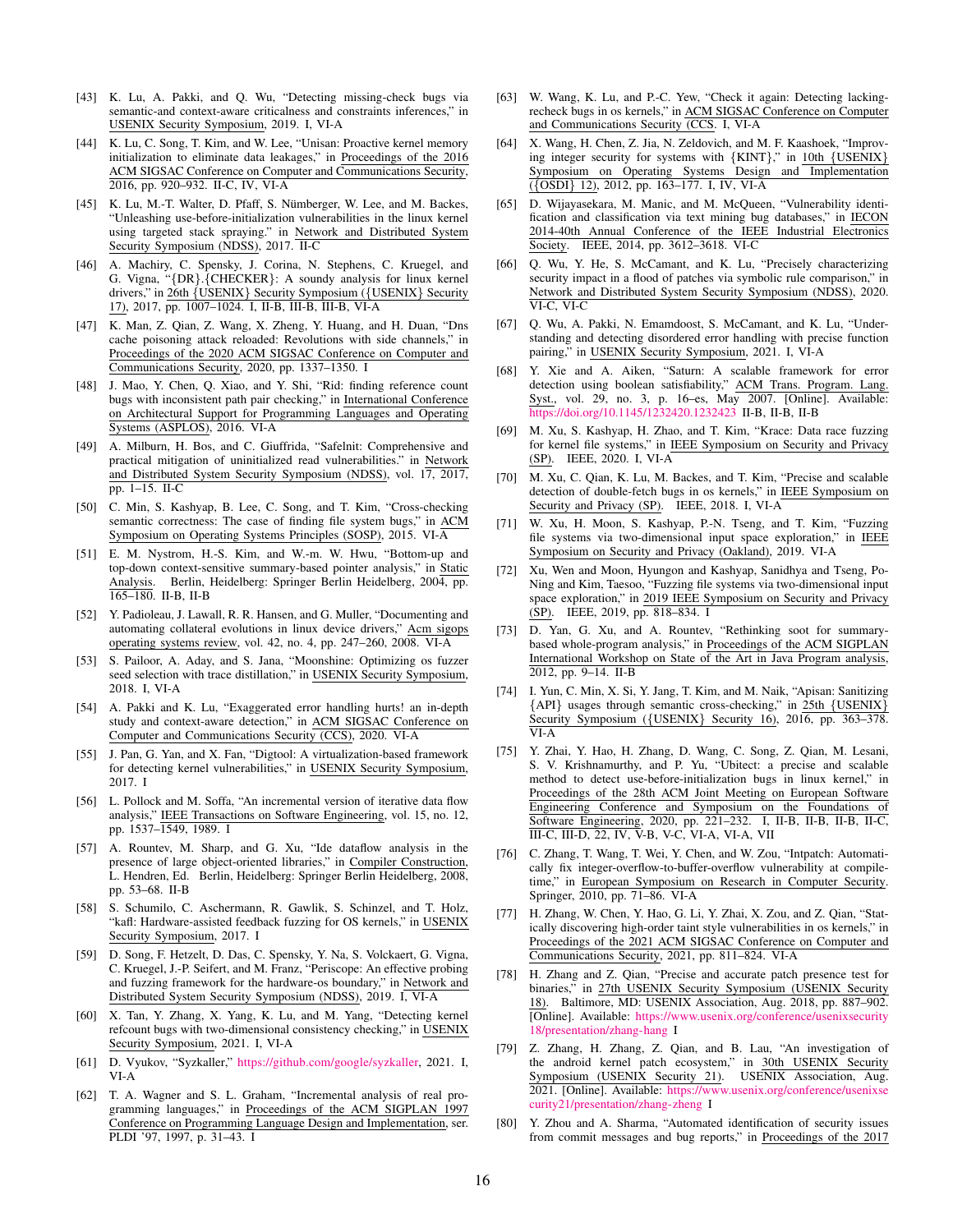<span id="page-16-0"></span>11th joint meeting on foundations of software engineering, 2017, pp. 914–919. [VI-C](#page-13-0)